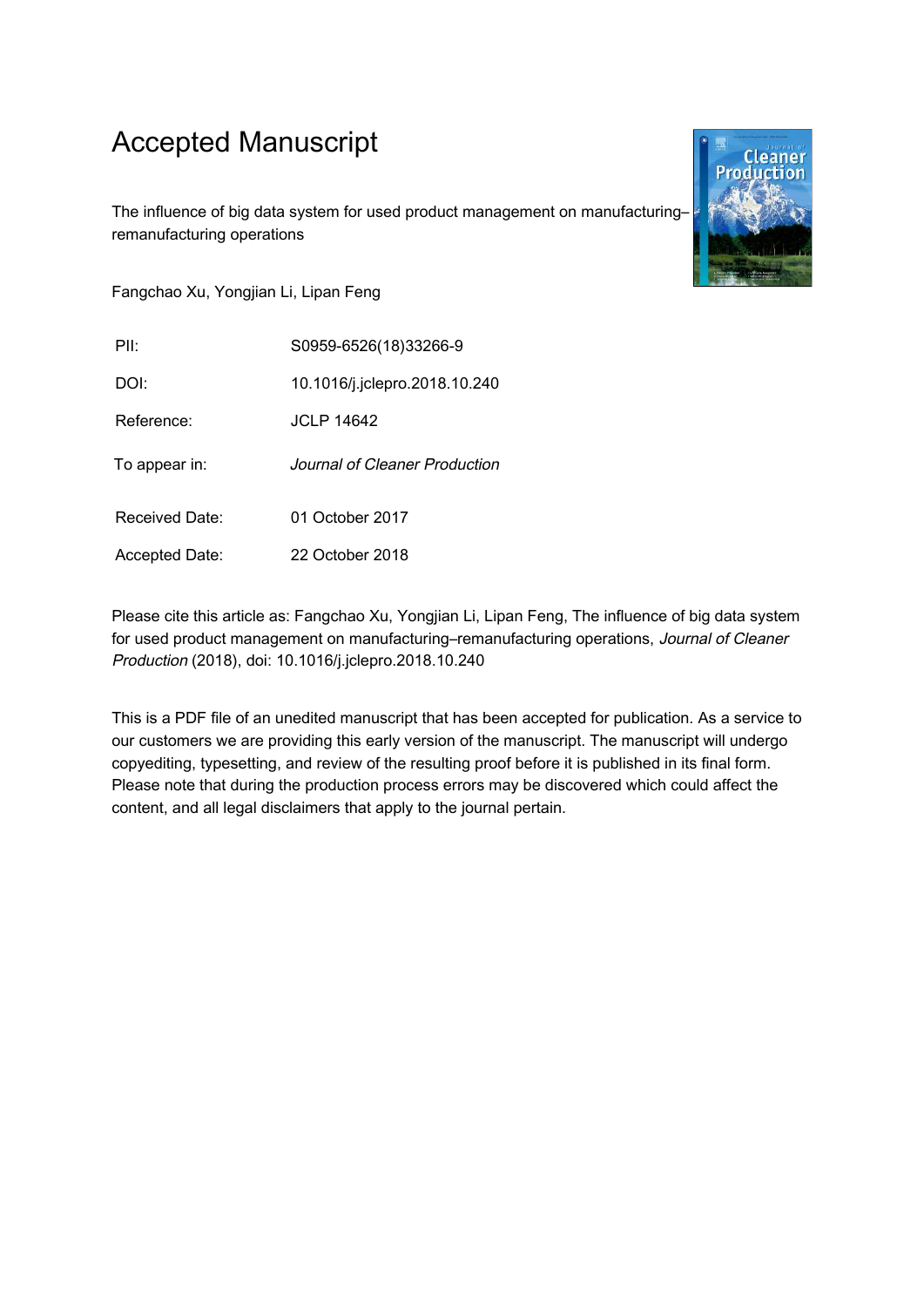# **The influence of big data system for used product management**

# **on manufacturing–remanufacturing operations**

Fangchao Xu, Yongjian Li, Lipan Feng Business School, Nankai University, 300071, Tianjin, China

Abstract: In these years, more and more manufacturers implement closed-loop operations and incorporate remanufacturing into its manufacturing system, which forms manufacturingremanufacturing operations. To increase the efficiency of used product collection, many remanufacturers have established quality valuation system to acquire big data of used products. A quality-dependent acquisition process helps remanufacturers collect used products according to products' actual condition and perceived value from the perspective of consumers, but may incur extra operation cost. This study aims to explore the influence of quality valuation big data system on manufacturers' manufacturing/remanufacturing operation decisions. This paper studies a manufacturer which produces new products and remanufactures the returned products, and sells two kinds of products to the same market. We focus on quantity decisions on manufacturers' manufacturing/remanufacturing operations. Focusing on the availability of big data of used products, two optimization models, fixed collection pricing mechanism and discriminatory collection pricing mechanism, are analyzed to explore the impact of quality big data of used products on firms' manufacturing–remanufacturing operations. As the obtained conclusions, in both fixed and discriminatory collection pricing mechanisms, the manufacturer takes full/partial remanufacturing strategy under different conditions. And the manufacturer prefers different collection pricing mechanisms according to various levels of consumers' perceived value of used products and the acquisition cost of big data.

Key words: big data; used product quality; manufacturing–remanufacturing operations

# **1. Introduction**

Given the environmental and economic benefits of recycling, remanufacturing is considered to be an imperative strategic decision for enterprises, especially manufacturers. The purpose of remanufacturing is to bring used products up to quality standards that are as rigorous as those for new products. As a similar concept, refurbished products are merely same as new products in appearance, but they are different in quality. In remanufacturing, used products are disassembled and all modules and parts are extensively inspected. Durable and valuable parts and modules are retained, and other parts and modules are replaced with new ones. Remanufacturing reduces the negative impact of waste products on the environment (Thierry, et al. 1995). In recent years, more and more manufacturers implement closed-loop operations and incorporate remanufacturing into their manufacturing system, which forms manufacturing-remanufacturing operations. Moreover, some electronic companies that produce disposable cameras, printers, ink cartridges and copiers have similar action plans. Remanufacturing has gradually become a key business aspect that electronic manufacturers should develop and promote. For example, BMW has been remanufacturing high-value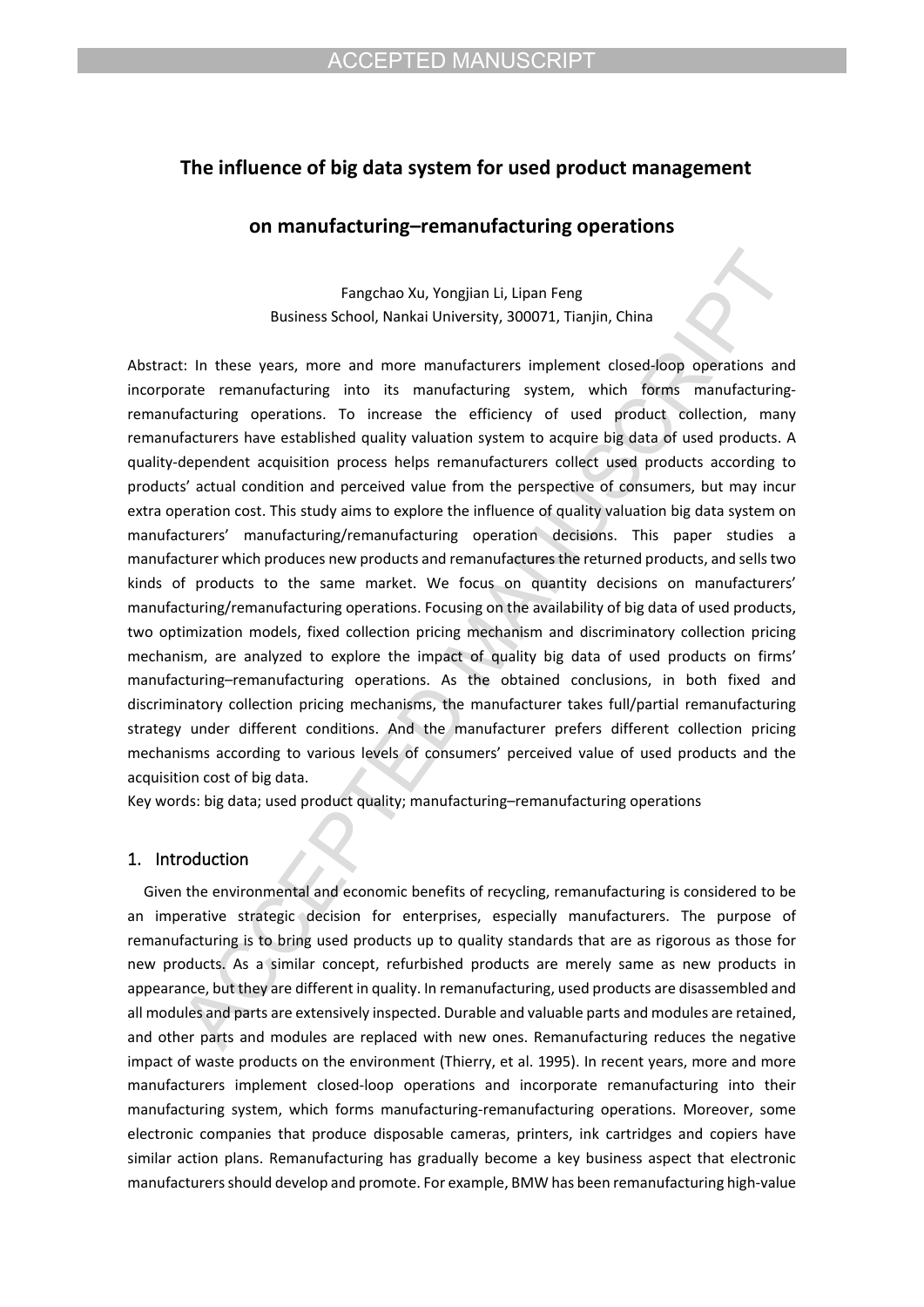components such as engines, starter motors, and alternators for a number of years. The remanufactured components are tested according to strict quality standards to become a BMW Exchange Part (Thierry, et al. 1995). Apple, Samsung and Xerox have also set up special remanufacturing sectors or subsidiaries to handle remanufacturing. These companies achieved additional operation goals in energy conservation, business development and profitability increase.

Big data, more than the typical faddish fuzz, carries with it the opportunity to change business model design and day-to-day business decision making. The applications of big data research, with growing combination of resources and tools, have had significant impact on today's businesses. To increase efficiency of collecting, many remanufacturers (manufacturers) have established quality valuation system to acquire big data of used products. In this commercial model, consumers submit their used products through collection channel of remanufacturers, the remanufacturer evaluates the quality data of used products, and a quality-based acquisition price is provided for the consumer. Based on the big data of used product quality, a quality-dependent acquisition process helps remanufacturers collect used products according to products' actual condition and perceived value from the perspective of consumers. With big data of used product quality, collectors can exclude used products with poor quality, which have no value for remanufacturing, and set collection price according to the actual quality of used products and increase the collection efficiency. When the collectors take the strategy of quality-dependent discriminatory pricing, they can set the acquisition price according to the actual quality of the certain used products and extract all the consumer surplus, and control the collection quantity and quality more accurately.

In the electronic industry, large numbers of electronic manufacturers begin to carry out recycling business in recent years, however, their business models of used product collection are quite different. Some enterprises, i.e, Samsung and Huawei, set a fixed collection price for used products and collect them without consideration of products' quality, however, some other enterprises choose to set quality-dependent collection price for used products. Quality-dependent collection pricing mechanism is applied by many Electronic devices recycling companies (Gazelle, Love2recycle.Com, uSell, eRecycling Corp, Fonebank, FLIP4NEW). The Recycling and Refurbishing Program of APPLE, in which consumers receive a gift card online or credit toward a purchase in-store if they return qualifying devices, and APPLE is responsible to either refurbish the device for resale or recycle its materials responsibly to be reused. The process of quality-dependent collection pricing mechanism is operated as follows. Firstly, the owner of a used good selects the specific model he or she holds and the specific condition of the good, and subsequently receives a provisional price offer. After accepting the offer, the good is sent by mail to the collector, the good is tested upon arrival. A standardized testing and evaluation procedure and a comprehensive assessment of the conditions of equipment are carried out, large sums of quality data of used products are obtained. The quality evaluation system of used products is based on the processing of massive data and a number of complex models. And the acquisition price is adjusted based on the standardized evaluation outcome of used product quality.

From the perspective of collectors, setting quality-dependent collection pricing mechanism based on big data system means more precise pricing and more efficient collection, but more operation cost. Therefore, is it necessary for manufacturers to set up big data system for used product management? Motivated by the above commercial practice, this study aims to explore the influence of quality valuation big data system on manufacturers' manufacturing-remanufacturing operation decisions. Our research provides a new perspective of manufacturing–remanufacturing operations, which takes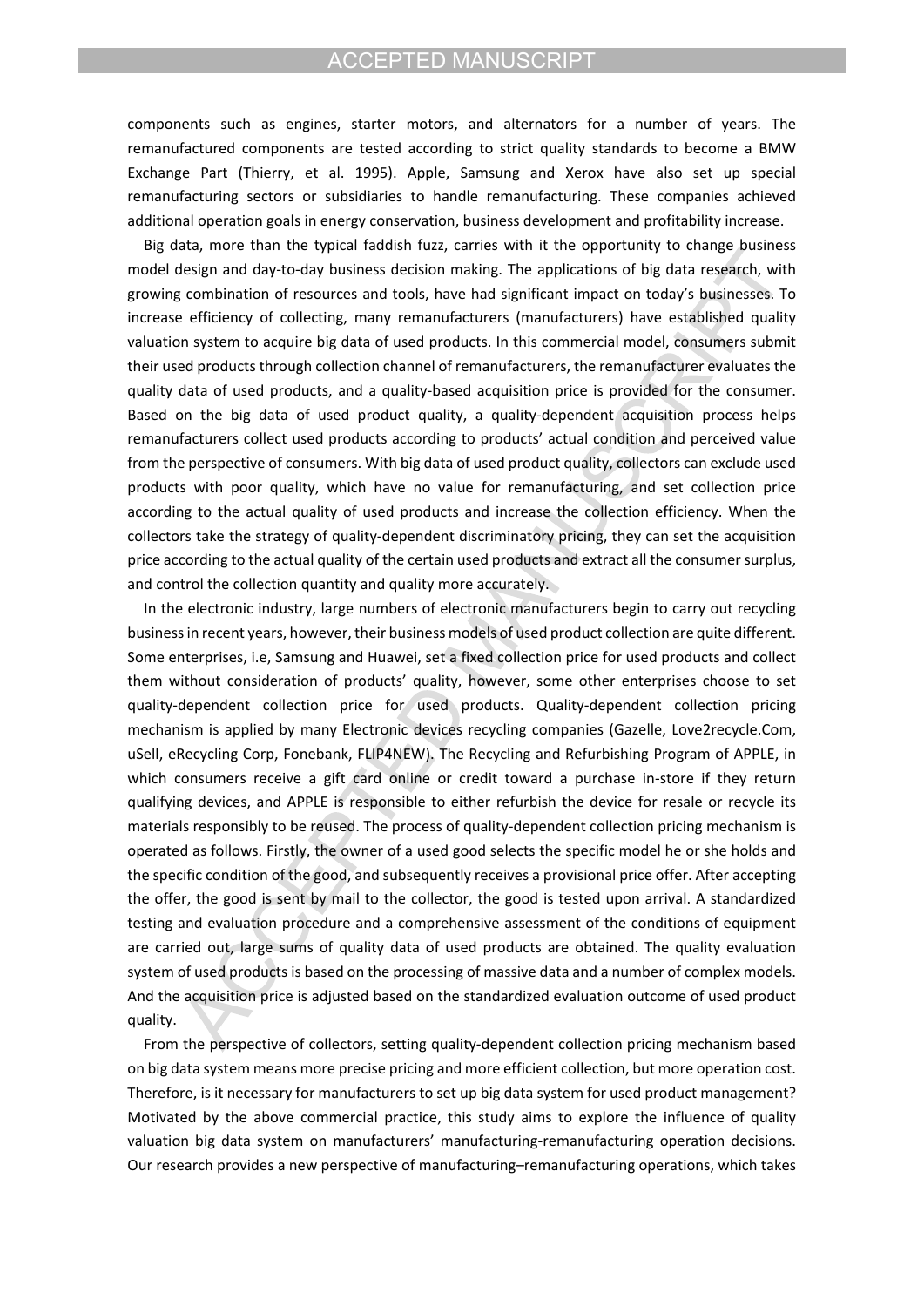used products' quality into account when setting the acquisition price. This new research perspective provides new managerial insights on role of quality big data in remanufacturing management of enterprises.

This research aims to answer the following questions.

- (1) With/without big data of used product quality, how should the manufacturer control the quantity of new and remanufactured products to maximize its profit, respectively?
- (2) From the perspective of manufacturers which carry out remanufacturing, is it necessary to choose quality-based pricing strategy to collect used product based on a big data system?
- (3) From the perspective of the environment, is the application of big data system of used product quality beneficial to the environment?

The rest of the paper is organized as follows. Section 2 reviews the relevant literature. Section 3 provides a systematic description of big data system of used product management. In section 4, we describe the research question and introduce the relevant variables. The model is established in Section 5, and the optimal decisions and profits are derived. In Section 6, two models under different pricing mechanism are compared. Section 7 summarizes the entire article and highlights important managerial insights, and gives directions for future research.

# **2. Literature Review**

Remanufacturing has gradually been adopted by manufacturers in various industries. On the one hand, remanufacturing reduces the negative impact of waste products on the environment, on the other hand, remanufacturing has been a new business mode of generating profits (Savaskan et al. 2004; Atasu et al. 2008; Pranab & Harry, 2010; Guide & Wassenhove 2010). Many scholars pay attention to remanufacturing or manufacturing-remanufacturing operations to explore the optimal decisions and strategies of enterprises (Toktay & Wei 2011, Arya et al. 2008, Geyer et al. 2007, Aras et al. 2006, Ferrer & Swaminathan 2006). Toktay & Wei (2011) consider a manufacturer who also undertakes remanufacturing operations and determine that a cost allocation mechanism that allocates a portion of the initial production cost to each of the two stages of the product life cycle should be used. Pranab & Harry (2010) present a two - period model of remanufacturing in the face of competition, and the original equipment manufacturer (OEM) competes with a local remanufacturer under many reverse logistics configurations for the returned items. Arya et al. (2008) consider the influences of cooperative mechanism and channel structure on the decision maker of a closed-loop supply chain. Geyer et al. (2007) build a production model that includes recycling, remanufacturing and sale while considering the life cycle of the product and component. Results show that the cost structure, recovery rate, product life cycle and service life of parts should be coordinated to minimize the cost of remanufacturing. Cost structure, recovery rate, product life cycle and service life of the parts should be coordinated. Aras et al. (2006) study a hybrid manufacturing/remanufacturing system, wherein the manufacturer buys new parts from suppliers and remanufactures waste products. The link between the manufacturer and the supplier is ignored because the manufacturer is the sole decision maker.

Based on the traditional research on the operations management of remanufacturing, some scholars explore the application of modern information technology on remanufacturing and analyze some new research questions based on the new research background. For example, Ferrer et al. (2011)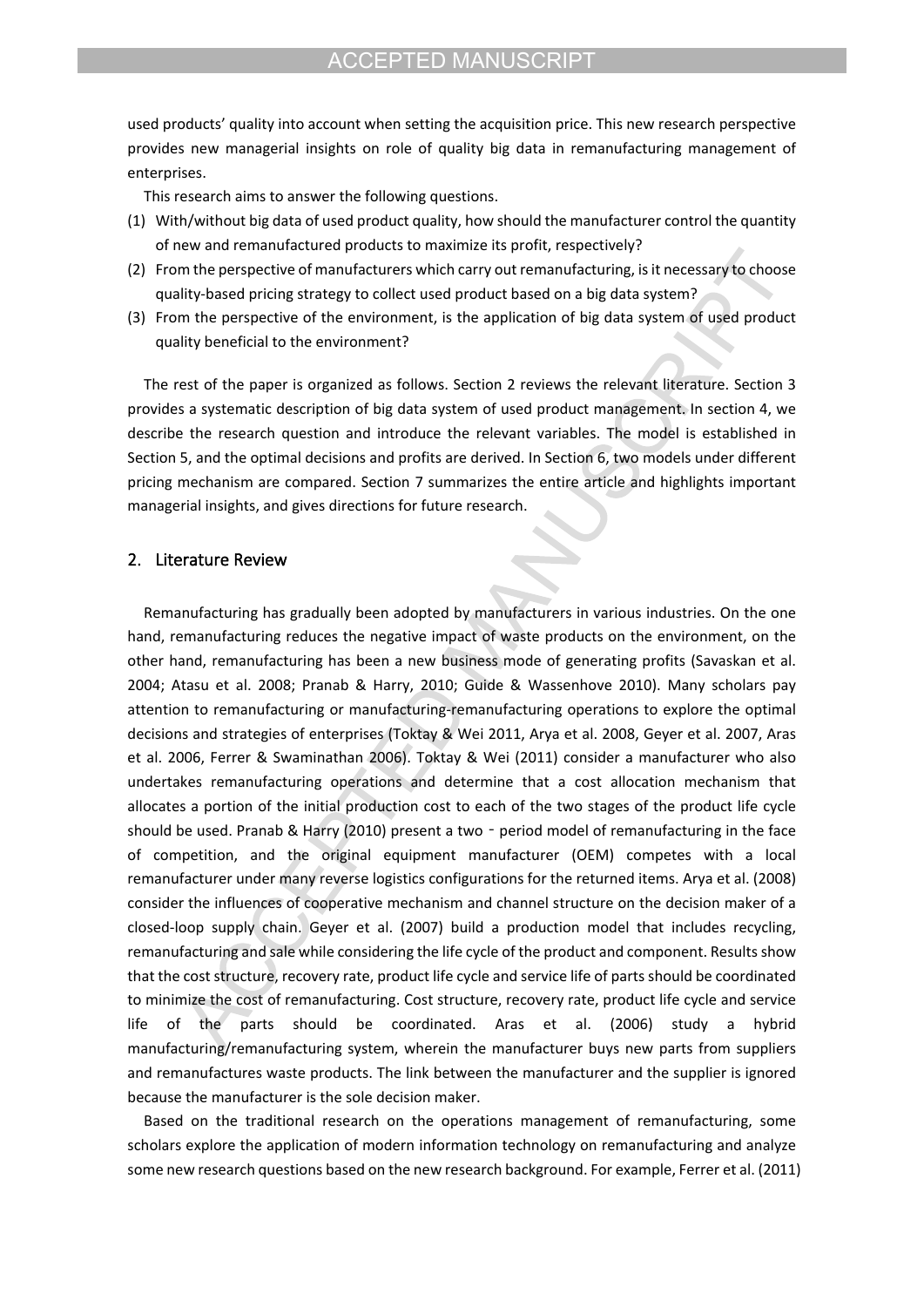evaluate the use of radio-frequency identification (RFID) technology for improving remanufacturing efficiency, and report the results of discrete-event simulation model that analyzes how RFID creates value within the remanufacturing operation. Clottey et al. (2012) consider a manufacturer that also acts as a remanufacturer and develop a generalized forecasting approach to determine the distribution of the returns of used products. Niu & Zou (2017) investigate a remanufacturing supply chain, where demand uncertainty is significant, and the value to reduce environmental risk is large, as big data helps to obtain more accurate demand signal. Zhou & Piramuthu (2013) consider RFID tags and their applications from a remanufacturing perspective and propose a framework to assist such process based on item-level information visibility and instantaneous tracking/tracing ability enabled by RFID. The incorporation of RFID in the reverse supply chain results in cost reduction, service and production quality improvement and pollution and waste reduction. In Mashhadi & Behdad (2017), Self-Monitoring Analysis and Reporting Technology (S.M.A.R.T.) is applied to sort the used products based on both product's internal factors, such as future reusability of components, product identity data, and product health status as well as external factors such as market trends. Ketzenberg (2004) explores the value of information in remanufacturing and develops four decision-making models to evaluate the impact of yield information and supplier lead time on manufacturing costs.

Another stream of papers which are relevant to our research is the quality-dependent collection. The quality is one of important characteristics of used products, and the quality-dependent pricing strategy is studied by some scholars (Guide et al. 2003; Ray et al, 2005; Bakal & Akcali, 2006; Karakayali et al, 2007; Ferguson et al, 2009; Liang et al, 2009; Galbreth and Blackburn 2010; Hahler and Fleischmann 2013; Hahler and Fleischmann 2017). Guide et al. (2003) develop a framework of the market-driven recovery system and develop an economic analysis for calculating the optimal price incentives for product returns and optima selling prices for remanufactured products. Focusing on remanufacturing operations, Ray et al (2005) study three pricing schemes: (i) uniform price for all customers, (ii) age-independent price differentiation between new and replacement customers (i.e., constant rebate for replacement customers), and (iii) age-dependent price differentiation between new and replacement customers. Karakayali et al (2007) develop models to determine the optimal acquisition price of the end-of-life products and the selling price of the remanufactured parts in centralized as well as remanufacturer- and collector-driven decentralized channels. And they find that OEM would prefer a remanufacturer- or a collector-driven channel at some certain circumstances respectively. Ferguson et al (2009) consider a tactical production-planning problem for remanufacturing when returns have different quality levels. Galbreth and Blackburn (2010) consider the acquisition and production decisions of a remanufacturer who acquires used products of variable condition and allocates remanufacturing activity to domestic and offshore facilities. The results of their research show that the remanufacturer's optimal strategy can be chosen from a finite set of simple policies in which each product is routed to a facility based on its condition. Hahler and Fleischmann (2013) propose two different approaches to grade the used products and achieve acquisition price differentiation. They compare the two strategies based on a continuous approximation model, and the analytical expressions for the optimal pricing and network density decision are obtained. Hahler and Fleischmann (2017) analyze the product assessment process of a recommerce provider in detail. They propose a sequential bargaining model with complete information which captures the individual behavior of the recommerce provider and the product holder, and determine the optimal strategies of the product holder and the recommerce provider in this game. Our research is related to the stream of quality-dependent acquisition prices for used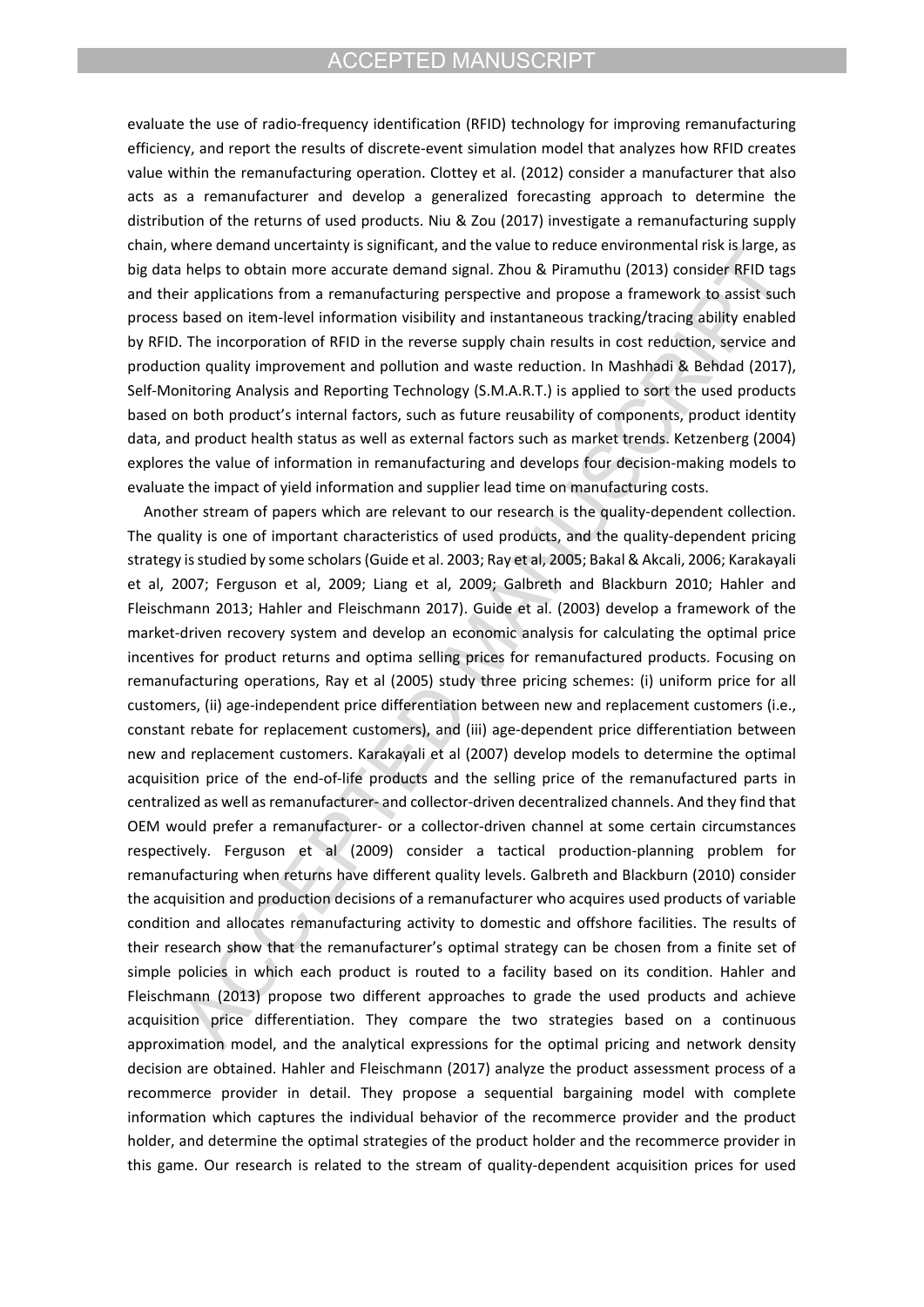products. However, most papers in this field explore the quality uncertainty in remanufacturing system, but don't take manufacturing into account at the same time from the perspective of manufacturers which implement closed-loop operations. The only paper, Robotis et al (2012), which studies the used product quality uncertainty in manufacturing–remanufacturing operations, doesn't consider collection pricing mechanism.

Therefore, to fill the above research gap, we study and compare two collection pricing mechanisms (Fixed collection pricing mechanism and Quality-based collection pricing mechanism), and explore the optimal manufacturing and remanufacturing decisions of the manufacturer's manufacturing– remanufacturing operations. To the best of our knowledge, there is no work which considers acquisition pricing mechanisms in manufacturers' manufacturing–remanufacturing operations and takes the quantity relationship between new and remanufactured product into account. Based on this, our research aims to provide operation guidelines on which pricing mechanism the manufacturer should chooses when it provides new and remanufactured products to the same market, and how it should set the optimal quantities in its operations.

### **3. Big data of used product management**

From the perspective of enterprises, recycling is not easily performed because of its unpredictability, low visibility and low traceability. Moreover, returns management can be regarded as a complex system engineering, which requires intelligent selections and optimal decisions. However, many companies find that the acquisition of the data required to make accurate analyses on returns management issues is problematic. Frequently, relevant data are scattered throughout the company/consumer/product, or not available at all (Thierry, et al. 1995). As a modern management tool, big data have been gaining academic as well as practitioner attention. Building an efficient big data system for managing used products can provide the quality information of the returned devices in reverse logistics, helps to make scientific decisions, therefore raises the operating efficiency of returned devices, accelerates the process of returns, improve brand image, and promotes sustainable development of companies.

In the manufacturer's manufacturing–remanufacturing operations, large amounts of data information are produced, including product attribute information, status information, location information, geographic information, processing information, cost information, etc., and the information influence each other. Thierry, et al. (1995) summarize all the information in the returns management system into four categories:

- 1. information on the composition of products;
- 2. information on the magnitude and uncertainty of return flows;
- 3. information on markets for reprocessed products, components, and materials;
- 4. information on actual product recovery and waste management operations.

In this years, some emerging used product collection platform has been established (Aihuishou, Gazelle, Love2recycle.Com, uSell, eRecycling Corp, Fonebank, FLIP4NEW), and new information technology and data analyzation are applied in their operations. And from these emerging systems, we can find that technique Information platform based on big data technology can be used to select useful information from huge sum of data, manage, process and organize information, and provide accurate information services to support business decisions in the manufacturer's manufacturing– remanufacturing operations. By using the appropriate methods and models for statistical data analysis,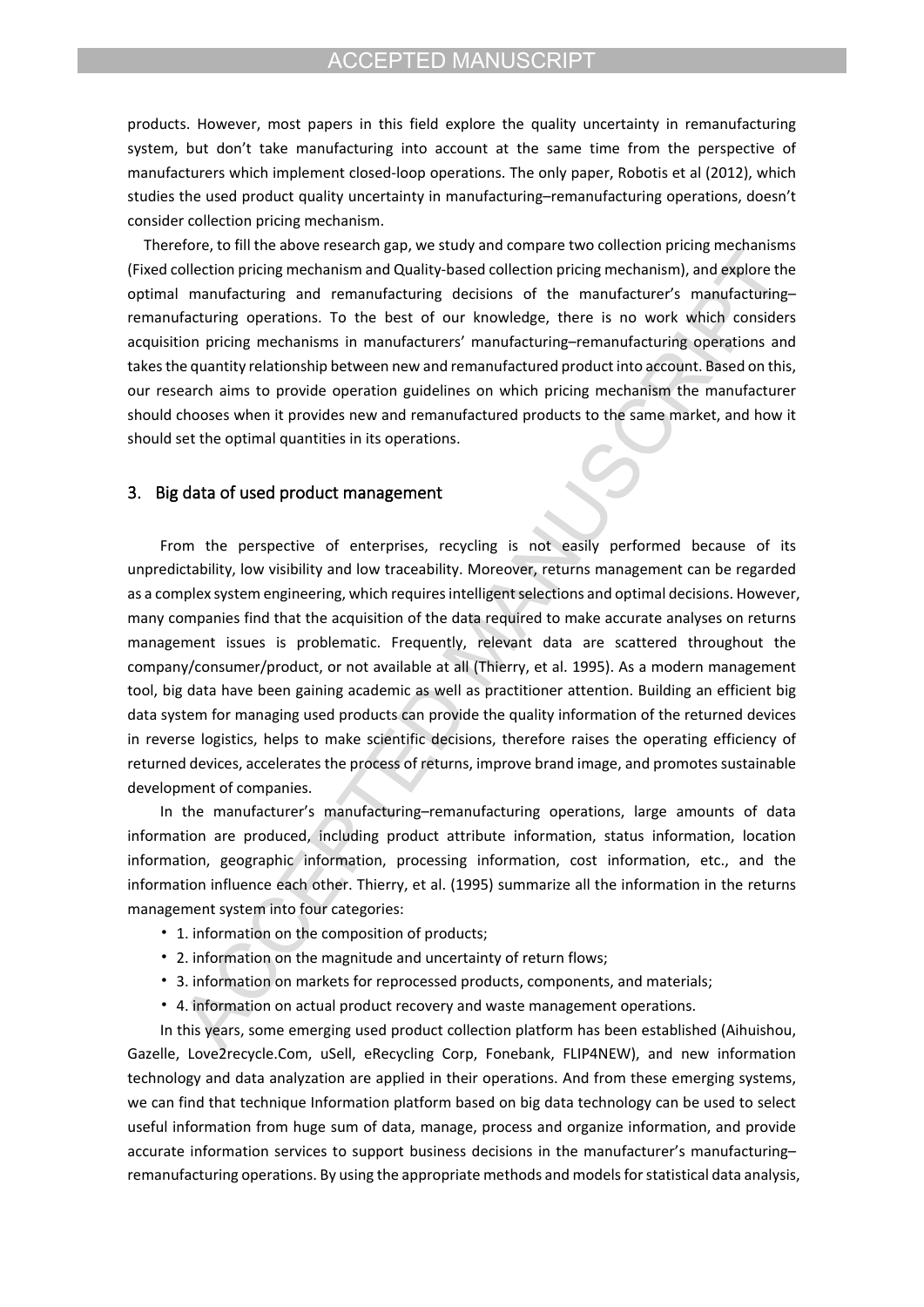mining and prediction of decision data, big data management system on the reverse logistics products connects four categories of information for the used product management system (Figure 1) and reduces the randomness and fuzziness of the reverse logistics, enhances the efficiency of the reverse logistics management, therefore improves the reverse logistics operation and service performance.



Figure 1 Input/Output data of a big data system for manufacturing–remanufacturing operations

Manufacturers recycle old devices through different collection channels, and consumers return the old ones. In this process, we can collect information such as brand, type, model, recycling location and recycling time, as the initial information of returned products. And then, the second step is evaluation on used products. The data of products' service life, usage condition, scrap reason, main problem are obtained in the step of evaluation. The big data system generates the quality data of collected products based on two aspects information: 1) life cycle data, which is owned by the manufacturer; 2) product usage condition data, which is acquired by recovery tests in products collection. Based on the initial return product quality information, manufacturers/remanufacturer determine the recycling methods (including remanufacturing, disposal, etc.). At the same time, through the big data system for enterprises, enterprises decide on the number of processing plan, remanufacturing plan, inventory strategy, the scrap processing arrangement plan and so on. On the one hand, the manufacturer provides the raw product information of the product, on the other hand, the manufacturing/remanufacturing plan can be obtained according to the data provided by the big data system for used product management. Figure 2 depicts the operation process of a big data system for a manufacturer's manufacturing–remanufacturing operations.

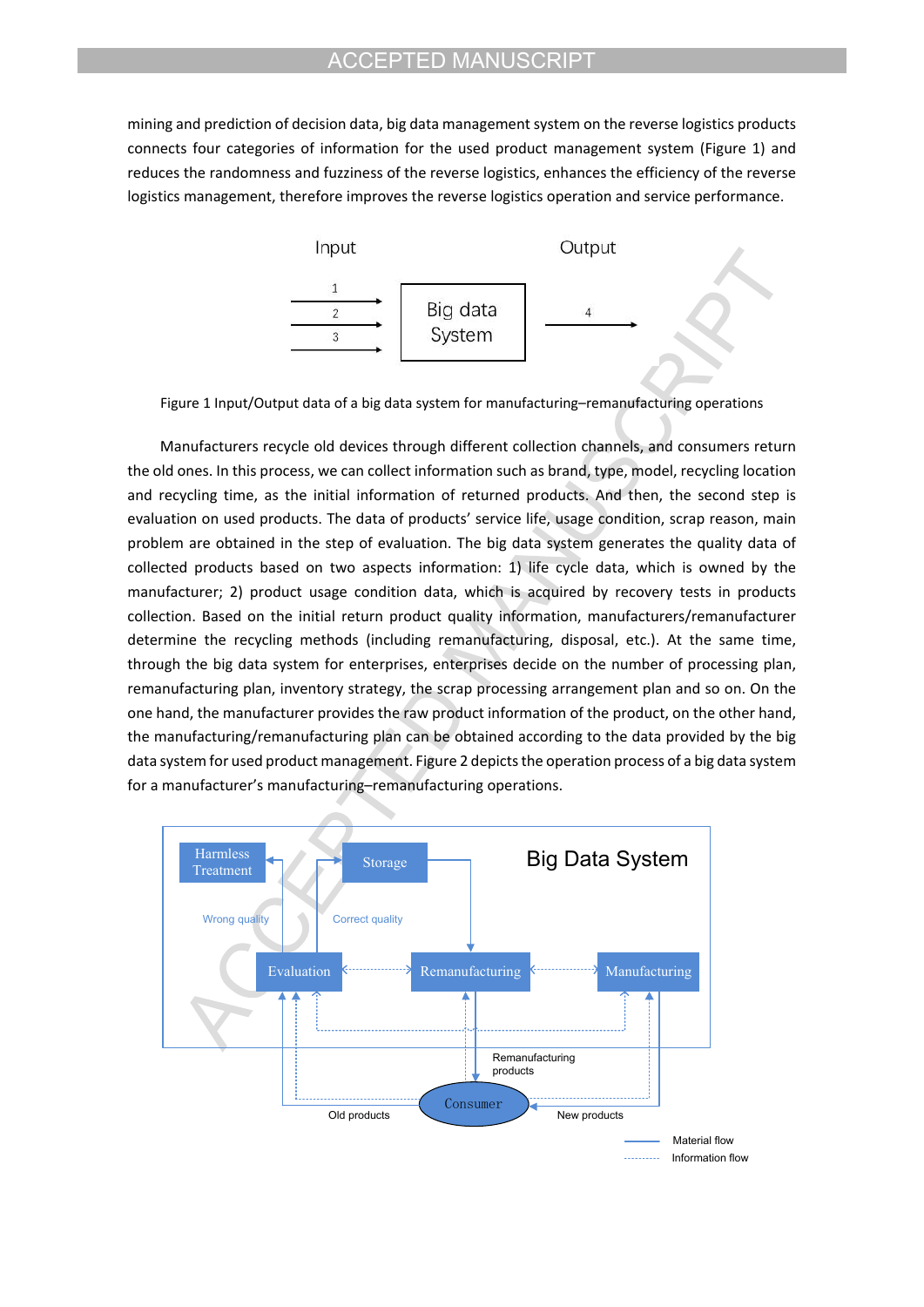Figure 2 Operation process of a big data system for manufacturing–remanufacturing operations

 The contributions of big data system for managing used products are mainly reflected in the following aspects:

(1) The collector can evaluate the actual quality of returned products more accurately, and the relevant information becomes more transparent. Because of the difference in the use condition and use time, even though the same kind of waste electronic products, the quality difference among returned devices is extremely large. In the traditional recycling mode, the actual quality information of used products is hold by consumers, and the collector can hardly realize the actual quality data, which play an important role in consumers' perceived value of used products. And when the collection price is set based on the quality of returned devices, the consumers usually choose to hide the actual quality information and the use condition of their used products. However, based on the establishment of big data system for used products, the manufacturer can evaluate the actual quality of returned products, and set the proper acquisition price.

(2) The big data system for managing used products helps to provide business support and information management to optimize reverse logistics business process of manufacturers. Based on the collection of information in reverse logistics and the data mining and analysis, the big data system for managing used products provides manufacturers with information resources, which helps to optimize business processes, reduce operating costs, and monitor the whole process.

(3) The big data system for managing used products effectively supports the integration of heterogeneous logistics data resources and promotes the data circulation and sharing between different departments of enterprises in their manufacturing–remanufacturing operations. Reverse logistics big data system of used products requires the integration of heterogeneous information resources ability from a variety of data sources, for collaborative decision-making based on the transfer of data between heterogeneous systems.

### **4. Problem description**

This study investigates the optimal manufacturing and remanufacturing decisions of a manufacturer, which provide new and remanufactured products to the same market. Specifically, the manufacturer produces and sells new products, collects used products, remanufactures collected products and sells remanufactured products. In reverse logistics, the manufacturer collects waste products from consumers and extracts renewable components from them to produce remanufactured products for sale. Remanufacturing from the manufacturer's side decreases the quantity of new products, which leaves a cannibalism effect on new product market.

Based on the availability of big data of quality, the manufacturer may choose different collection pricing mechanisms. When the manufacturer has established a big data system for returns management, it may set the collection price according to products' quality. Otherwise, the manufacturer has to set the fixed collection price to all of the returned products. Based on the certain collection pricing mechanism, the manufacturer makes quantity decisions for the new and the remanufactured products, and the quantity of the remanufactured products is limited by the new products and determined by the collection price.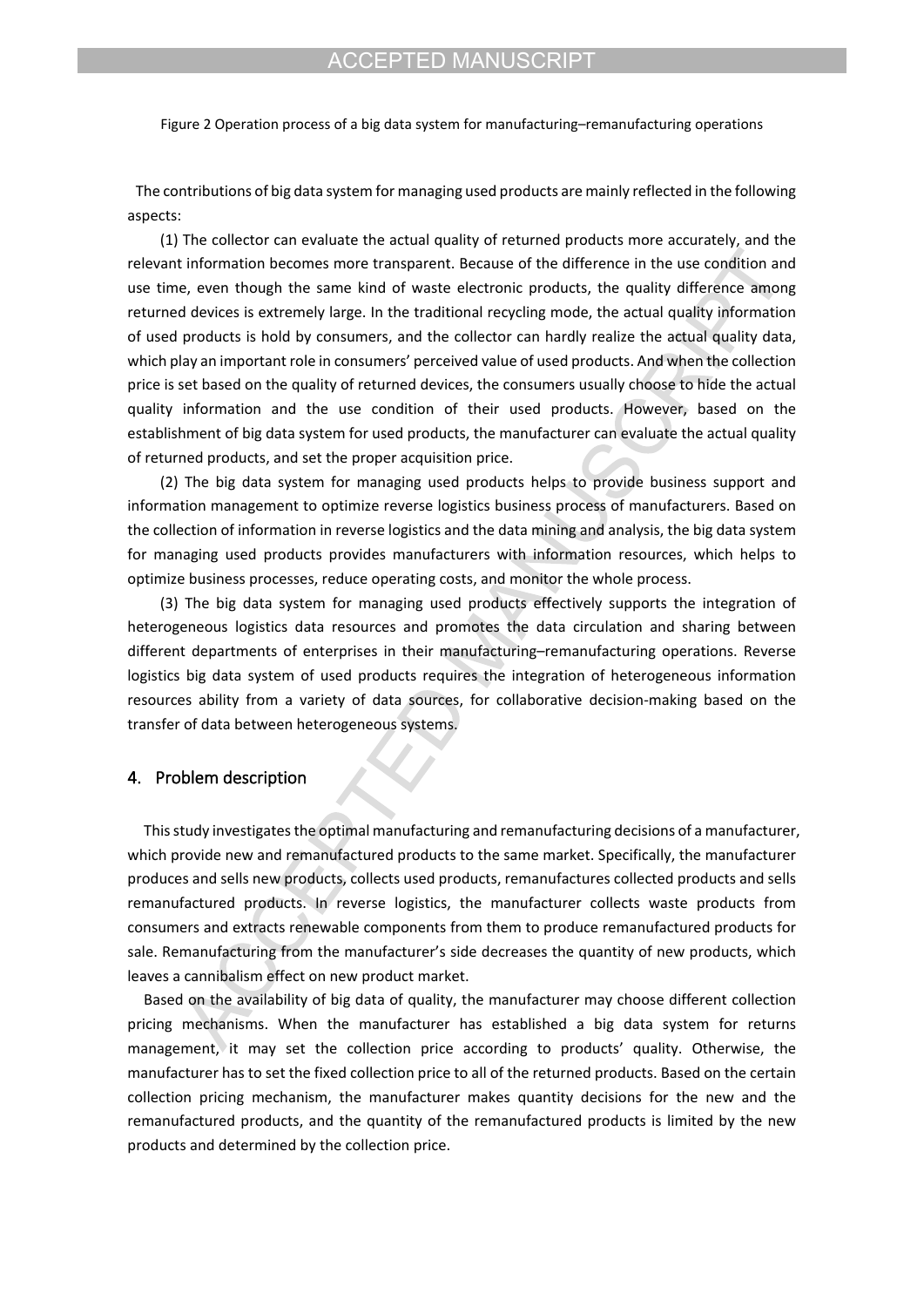### **4.1 Assumptions**

The assumptions in this study are presented as follows.

**Assumption 1 (Quality big data)**: The big data system can provide information of used products' quality  $\theta$  to the manufacturer.

In this research, the big data system for managing used products can provide the quality information of the returned devices in reverse logistics. Based on that, the manufacturer may choose the quality-based collection pricing mechanism and set acquisition price according to product's quality data. Otherwise, without big data system, we assume that the manufacturer has no way to master the quality information accurately, therefore it can only set the fixed acquisition price in used product collection.

**Assumption 2 (The cost structure)**: The cost of remanufactured products is less than the cost of new products, that is,  $c_r \leq c_n$ .

Remanufacturing saves production cost because old components are reused instead of purchasing expensive new components. However, in the practice of remanufacturing, some used products' quality is too poor to be remanufactured, whose key components are damaged and cannot be recycled or reused. These used products have no remanufacturing value and their remanufacturing cost is approximately to the manufacturing cost  $c_n$ , and manufacturers would rather to produce a new product in this case instead of collecting them with no economic value. Therefore, given quality data, these used products should be excluded in collection to avoid extra collection cost. The minimum quality standard is denoted by  $\theta$ , which requires the key components of used products are qualified for being reused. We assume that the remanufacturing cost of used products whose quality  $\theta > \theta$  is  $c_r$ , otherwise, the remanufacturing cost is  $c_n$ . The difference between  $c_n$  and  $c_r$  ( $c_r \leq c_n$ ) shows the cost advantage of remanufacturing. The higher the advantage of remanufacturing costs, the stronger the incentive for manufacturers to collect and remanufacture waste products. We assume that  $c_r = 0$ to simplify the model in this paper.

**Assumption 3 (Consumer characteristics)**: The perceived value V for the new products of consumers is uniformly distributed in (0, 1), and the market size is normalized to 1. For the same kind of products, the consumer's perceived values of new and remanufactured products have a certain level of difference. Consumers have lower perceived value of remanufactured products. The difference is reflected by the discount coefficient  $\delta$ ,  $\delta \in (0,1)$ .

Consumers are more willing to buy new products than remanufactured ones at the same price. They believe that the quality of remanufactured products is lower than new ones. Early studies assume that consumers are willing to pay for remanufactured products and new products, but recent empirical findings show that consumers perceive the value of remanufacturing to be lower than new products. The perceived value of the new product is V, which is a random variable uniformly distributed on (0, Q). For the same kind of products, a certain difference exists between new products and remanufactured ones in the perceived value of consumers. The consumer's perceived value of remanufactured products is lower. Similar to Ondemir & Gupta(2014) and Esenduran et al. (2016), this difference is represented by discount coefficient  $\delta$ ,  $\delta \in (0,1)$ . Therefore, the consumer's perceived value for the remanufactured product is  $\delta V$ . The utility of consumers who buy new products is  $V - p_{n}$ . The utility of consumers who buy remanufactured products is  $\delta V - p_{\gamma}$ .

 Consumers can be divided into three categories according to consumer behavior without buying any product. The three types of consumers are uniformly distributed in (0, 1). The threshold between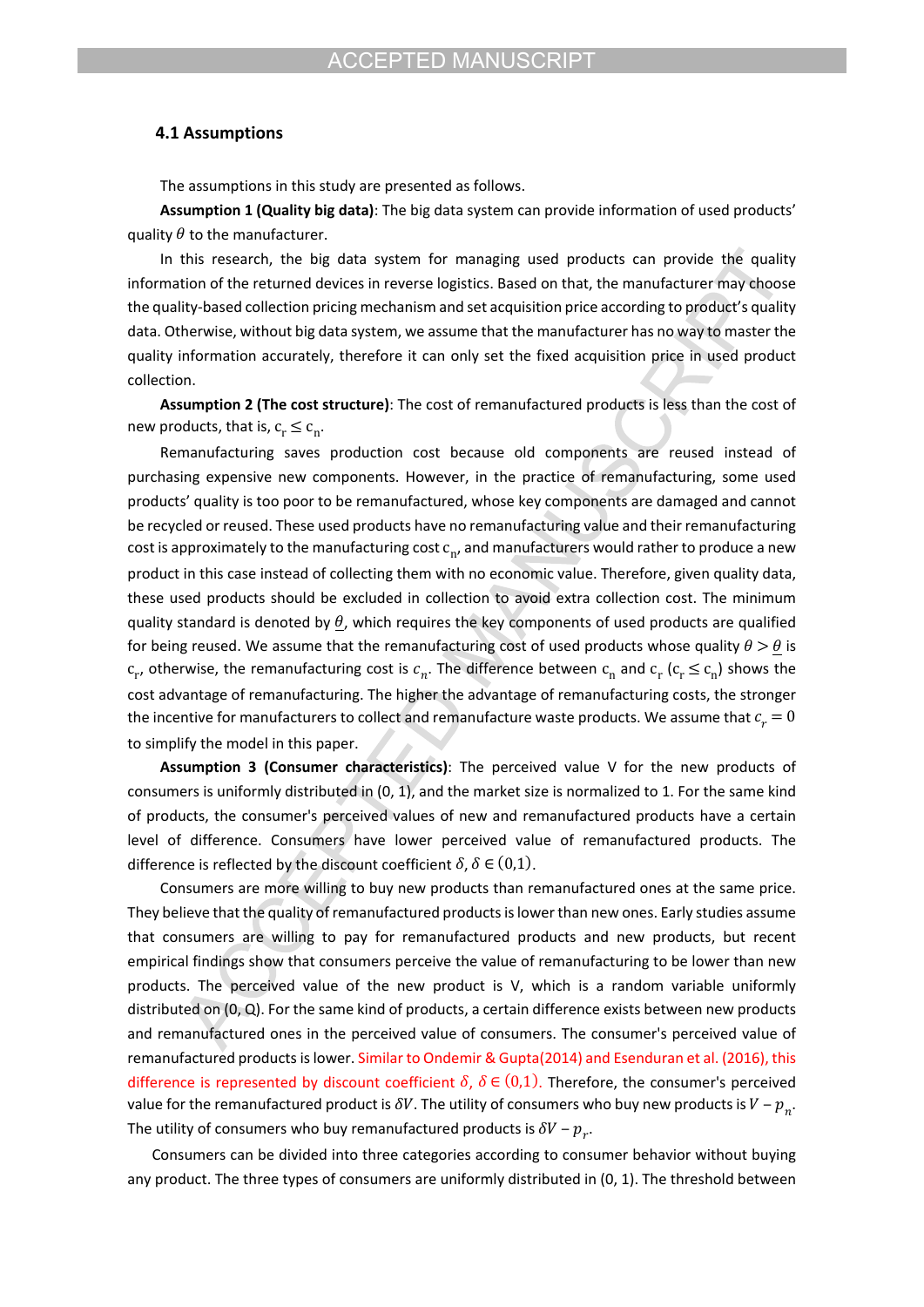the first and second types of consumers is located at  $(1 - q_n - q_r)$ , and the threshold between the second and third types of consumers is located at  $(Q - q_n)$ .

For threshold consumer  $V = 1 - q_n - q_r$ , which is located between the first and second types, the utility of not buying any product is zero, and the utility of buying remanufactured products is  $\delta(Q - q_n)$  $- q_{r}$ )  $- p_{r}$ . The two utilities at the critical point are equal. Thus,

$$
p_r = \delta(1 - q_n - q_r).
$$

For threshold consumers ( $V = Q - q_n$ ) located between the second and third types, the utility of buying remanufactured products is  $\delta (Q - q_n) - p_{r}$ , and the utility of buying new products is  $Q - q_n$  –  $p_n$ . The two utilities at the critical point are equal. Thus,

$$
\delta(1 - q_n) - p_r = 1 - q_n - p_n.
$$

By substituting the above  $p_r$ , the price of a new product can be expressed as  $p_n = Q - q_n - \delta q_r$ .

 The above analysis shows that the inverse demand function of new products and remanufactured products can be expressed as

$$
p_n = 1 - q_n - \delta q_r \text{ and } p_r = \delta \left( 1 - q_n - q_r \right).
$$

The inverse demand function shows that the retail price of new products and remanufactured products are simultaneously and negatively correlated with the sales of these two types of products.

**Assumption 4 (Product life cycle)**: The new product can only be used for one period and be remanufactured only once.

In this research, the new product can only be used for one period. And the key component of a used product which is in good condition and without being damaged, is assumed to be qualified to be remanufacturing and remain working normally in the next life cycle as a remanufactured product. In this scenario, consumers return the used products at the end of the period, and the returned products are remanufactured by the manufacturer. The amount of used products in this stage is equal to the number of new products in the last stage. We mainly focus on the decision of decision maker at one stage by assuming  $q_r \leq q_n$  to simplify the problem. Similar models are applied in many academic papers, e.g., Toktay and Wei (2011).

**Assumption 5 (Decision maker characteristics)**: The decision makers in the model are risk neutral and they aim to maximize the revenue purely.

### **4.2 Variable Notations**

The variables involved in this study are listed as follows.

| $\delta$             | Discount coefficient of remanufactured product estimated value |
|----------------------|----------------------------------------------------------------|
| $\phi$               | Consumers' perceived value of used products                    |
| $\theta$             | Quality of used products                                       |
| $\underline{\theta}$ | The minimum quality of collection for remanufacturing          |
| $\overline{T}$       | Acquisition cost of quality data from big data system          |
| R                    | Collection price of used price                                 |
| $c_n$ , $c_r$        | Cost of producing new / remanufactured parts                   |
| $p_n$ , $p_r$        | Retail prices of new/remanufactured products                   |
| $q_n$ , $q_r$        | Output quantities of new/remanufactured products               |
| $\Pi_i$              | Profit of the decision maker $i(i \in \{I, S, M\})$            |
|                      |                                                                |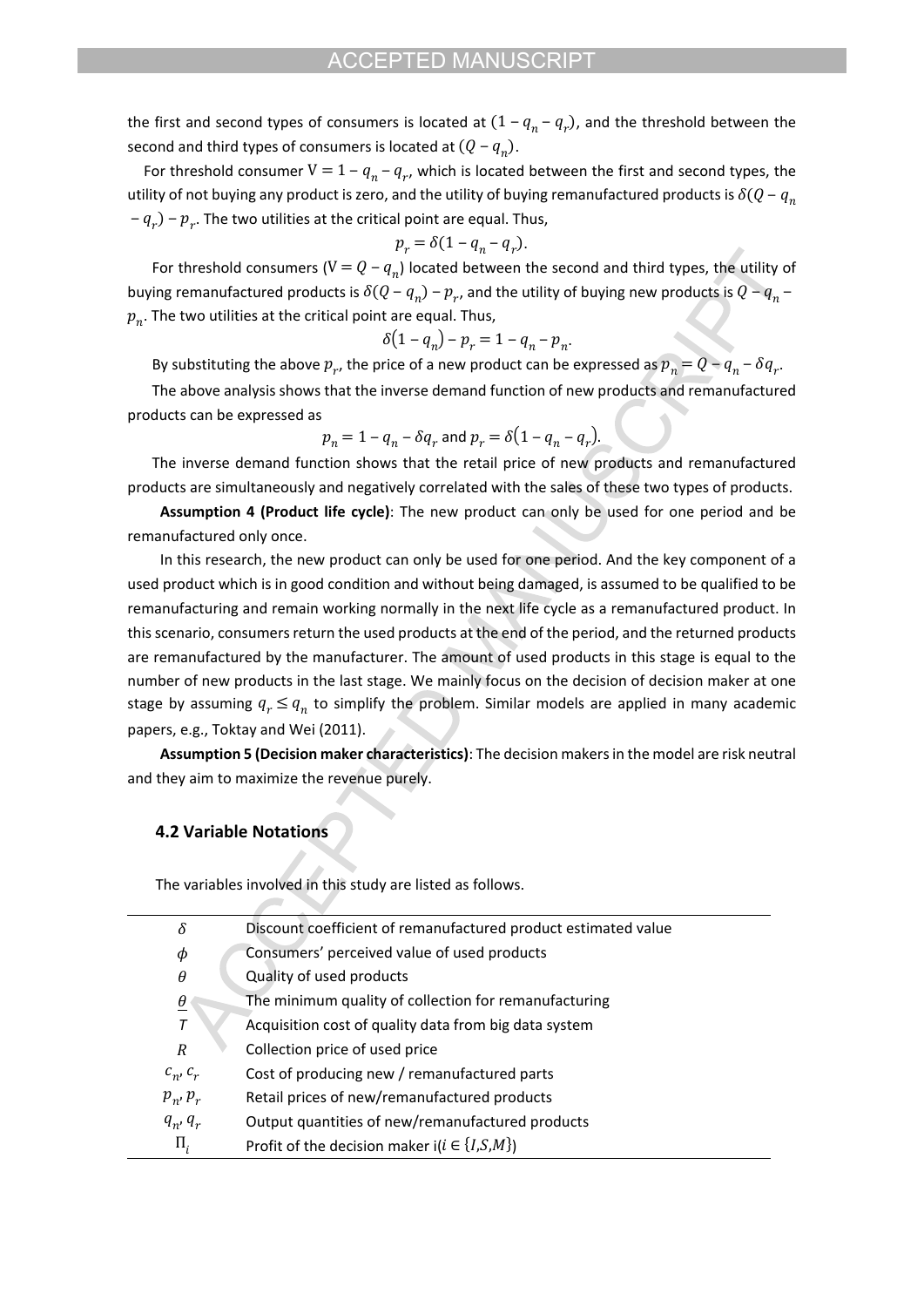# **5. Model**

We study a monopolist which produces new products and remanufactures the returned products within only one period. In this section, we propose the research model and the corresponding optimal decisions in manufacturing–remanufacturing operations under two different acquisition pricing mechanisms: fixed collection pricing mechanism and discriminatory collection pricing mechanism. In the fixed collection pricing mechanism, the collection price is irrelevant to the using condition and consumers' perceived value of used product. On the other hand, in the discriminatory collection pricing mechanism, the collection price is set based on the using condition of used products, and the manufacturer is able to achieve price discrimination based on the big data of used products. Subsequently, we analyze the optimal decisions in the above two pricing mechanisms, and explore the impact of key parameters in the model. In our research, we use superscripts "*f*" and "*q*" to represent fixed collection pricing mechanism and discriminatory collection pricing mechanism respectively.

# **5.1 Fixed collection pricing mechanism**

Without big data of used product quality, the manufacturer set fixed collection price to acquire used products from consumers because the quality of used products is unknown. From the perspective of consumers, the perceived value of used products is  $\phi$ .  $\theta$  is the quality of used products, which is a random variable uniformly distributed on (0, 1). The consumer handed in the used product at a fixed price *R*, which is irrelevant to the quality of used product. The net utility that consumers obtain from submitting used products is  $U = R - \theta \phi$ . Consumers will choose to participate in the collection if and only if the net utility of consumers participating in the recycling is non-negative, i.e.,  $U = R - \theta \phi \ge 0$ . Given a fixed collection price R, only used products with quality  $\theta \in [0, \frac{R}{A}]$  can be collected by the  $\frac{1}{\phi}$ ]

manufacturer. In the practice of remanufacturing, some used products' quality is too poor to be remanufactured, and the minimum quality standard is denoted by  $\theta$ . Therefore, the quantity of

remanufactured products is  $q_{_T}^{\phantom{T}}=\frac{R}{\phi}-\underline{\theta}.$  $\frac{\partial}{\partial \phi} - \frac{\theta}{\phi}$ .

The profit of the manufacturer consists of two parts. One part comes from the production and sales of new products and the other part comes from the production and sales of remanufactured products. Based on the above model establishment and notation hypothesis, the manufacturer profit function can be expressed as follows:

$$
\pi_M(q_n, q_r) = (p_n(q_n, q_r) - c_n)q_n + (p_r(q_n, q_r) - R(q_r))\left(\frac{R(q_r)}{\phi} - \frac{\theta}{r}\right) - R(q_r)\frac{\theta}{r}
$$
  
s.t.  $q_r \le q_n$ 

Here,  $p_n(q_n, q_r) = 1 - q_n - \delta q_r$ ,  $p_r(q_n, q_r) = \delta(1 - q_n - q_r)$  and  $R(q_r) = \phi q_r$ .

To simplify the analysis process,  $\underline{\theta} = 0$ . And we assume that  $c_n \geq \frac{1-\delta}{2}$ . 2

**Proposition 1**: Under the fixed collection pricing mechanism, the manufacturer takes the strategy of full remanufacturing when consumers' perceived value of used products is relatively low, i.e.,  $0 < \phi \le$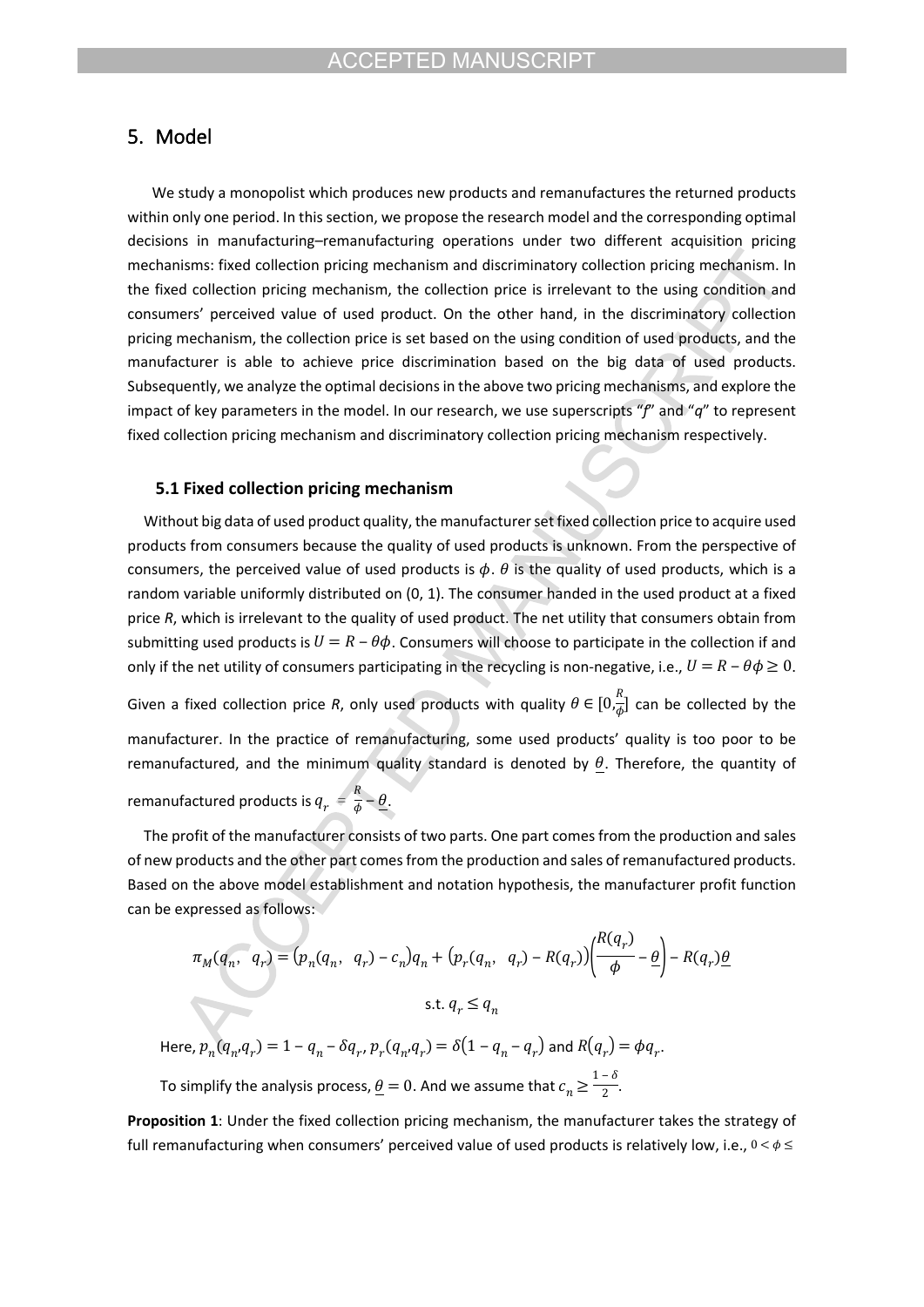$\frac{\delta(-1+\delta+2c_n)}{1-c_n}$ ; the manufacturer takes the strategy of partial remanufacturing when consumers'  $1 - c_n$ perceived value of used products is relatively high, i.e.,  $\phi > \frac{\delta(-1+\delta+2c_n)}{1-c_n}$ . The optimal decisions and the  $1 - c_n$ optimal profits of fixed collection price model are listed in Table 1.

|                                              | Full remanufacturing (FFR)                                                | Partial remanufacturing (FPR)                                                  |
|----------------------------------------------|---------------------------------------------------------------------------|--------------------------------------------------------------------------------|
| <b>Optimal decisions</b><br>(Optimal Profit) | $\delta(-1+\delta+2c_n)$<br>$0 < \phi \leq$ $\frac{1-c_n}{1-c_n}$         | $\phi > \frac{\delta(-1+\delta+2c_n)}{1-c_n}$                                  |
| $q_{n}^{f*}$                                 | $1+\delta-c_n$<br>$2+6\delta+2\phi$                                       | $\frac{1}{2}\left(1+\frac{(\delta+\phi)c_n}{(-1+\delta)\delta-\phi}\right)$    |
| $q_{r}^{f*}$                                 | $1+\delta-c_n$<br>$2+6\delta+2\phi$                                       | $\delta c_n$<br>$\frac{1}{2(\delta-\delta^2+\phi)}$                            |
| $p_{n}^{f*}$                                 | $1 + (4 - \delta)\delta + 2\phi + (1 + \delta)c_n$<br>$2(1+3\delta+\phi)$ | $\frac{1}{2}(1+c_n)$                                                           |
| $p^{f*}_{r}$                                 | $\delta(2\delta + \phi + c_n)$<br>$1+3\delta+\phi$                        | $\delta(\delta - \delta^2 + \phi + \phi c_n)$<br>$2(\delta - \delta^2 + \phi)$ |
| $\pi^{f*}$                                   | $(1+\delta-c_n)^2$<br>$\overline{4(1+3\delta+\phi)}$                      | $\frac{1}{4}(1+c_n(-2+\frac{(\delta+\phi)c_n}{\delta-\delta^2+\phi}))$         |

Table 1 Optimal decisions and optimal profits of fixed collection price model

### **Proof of Proposition 1:**

The Hessian of the matrix of the objective function (1) is  $\begin{bmatrix} -2 & -2\delta \\ -2\delta & -2\delta - \delta \end{bmatrix}$ , and the leading coefficient  $-2\delta - 2\delta - \phi$ ), is negative and the determinant  $4(1 - \delta)\delta + 2\phi$  is positive. Therefore, the Hessian matrix is negative definite and the objective function is jointly concave on  $(q_n, q_r)$ .

The optimization problem can be summarized as follows:

$$
Max \pi_M(q_n, q_r) = (p_n(q_n, q_r) - c_n)q_n + (p_r(q_n, q_r) - R(q_r))\frac{R(q_r)}{\phi}
$$
\n
$$
\text{s.t. } q_r \le q_n \tag{1}
$$

The Lagrangean function is:

$$
L(q_n, q_r, u) = (p_n(q_n, q_r) - c_n)q_n + (p_r(q_n, q_r) - R(q_r))\frac{R(q_r)}{\phi} + u(q_n - q_r)
$$

The Karush–Kuhn–Tucker (*KKT*) conditions of the above constrained optimization problem can be given as follows:

$$
\begin{cases}\n\frac{\partial L}{\partial q_n} = 1 + u - c_n - 2q_n - 2\delta q_r \\
\frac{\partial L}{\partial q_r} = -u + \delta - 2\delta q_n - 2(\delta + \phi)q_r \\
u \ge 0\n\end{cases}
$$
\n(2)

According to different values of  $u$ , the optimization problem is solved in two cases.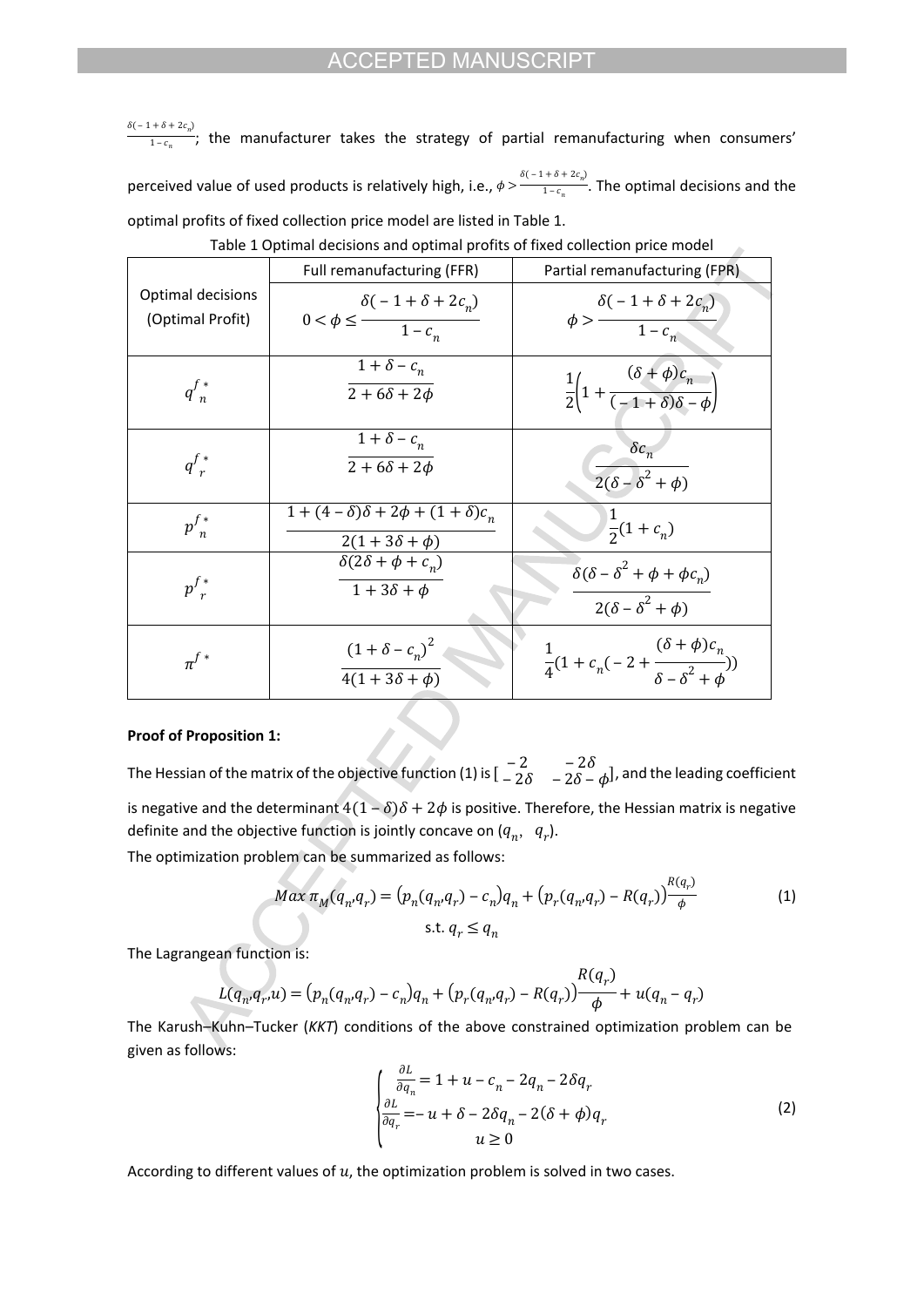Case 1 ( $u = 0$ ):

In this case,  $q_n^* > q_r^*$ . By solving the two equations simultaneously, the optimal quantity  $r$  . decisions can be obtained:  $q_{n}^{f*}=\frac{1}{2}\left(1+\frac{(o+\varphi)c_{n}}{(-1+\delta)\delta-\varphi}\right)\!q_{n}^{f*}=\frac{o c_{n}}{2(\delta-\delta^{2}+\phi)}.$  To ensure the condition  $\frac{(\delta + \phi)c_n}{(-1 + \delta)\delta - \phi}$ ,  $q \frac{f^*}{r} = \frac{\pi}{2}$  $\delta c_n$  $2(\delta - \delta^2 + \phi)^2$ of  $q_{n}^{f*} > q_{r}^{f*}$  holds,  $\phi > \frac{q_{n-1}^{f*}+q_{n-1}^{f*}}{1-c_{n}}$  has to be satisfied. Therefore, if  $\phi > \frac{q_{n-1}^{f*}+q_{n-1}^{f*}}{1-c_{n}}$ , then  $\delta(-1+\delta+2c_n)$  $\frac{1}{1 - c_n}$  has to be satisfied. Therefore, if  $\phi > \delta(-1+\delta+2c_n)$  $1 - c_n$  $q^{f\,*}_{\phantom{f}n}=\frac{1}{2}\Bigl(1+\frac{(\delta+\phi)c_n}{(-1+\delta)\delta-\phi}\Bigr),$   $q^{f\,*}_{\phantom{f}r}=\frac{\delta c_n}{2(\delta-\delta^2+\phi)}$  and  $u=0.$  $\frac{(\delta + \phi)c_n}{(-1 + \delta)\delta - \phi}$ ,  $q \frac{f^*}{r} = \frac{\delta}{2}$  $\delta c_n$  $\frac{1}{2(\delta-\delta^2+\phi)}$  and  $u=0$ . Case 2 ( $u > 0$ ): In this case,  $q_n^* = q_r^*$  holds if  $u > 0$ . To solve  $q_n^*$  and  $q_r^*$  according to equations in (2), we  $\frac{*}{n}$  and  $q\frac{*}{r}$  :

 $r$ obtain the optimal quantity decisions:  $q_{n}^{f*}=q_{r}^{f*}=\frac{1+q-q_{n}}{2+6\delta+2\phi}$ , and the Lagrange multiplier  $1 + \delta - c_n$  $\frac{1}{2+6\delta+2\phi}$ , and the Lagrange multiplier  $u=$ . We find that the condition of  $u > 0$  holds if  $0 < \phi \leq \frac{1}{1-c}$ . Thus,  $(-1+\delta)\delta - \phi + (2\delta + \phi)c_n$  $\frac{1}{1+3\delta+\phi}$ . We find that the condition of  $u>0$  holds if  $0<\phi\leq-\frac{1}{2}$  $\delta(-1+\delta+2c_n)$  $1 - c_n$ if  $0 < \phi \le \frac{\delta(-1+\delta+2c_n)}{1-c}, \qquad q \bigg|_n^4 = q \bigg|_n^4 = \frac{1+\delta-c_n}{2+\delta\delta+2\phi} \qquad \text{and} \qquad u > 0.$  $\frac{1 - c_n}{1 - c_n}$ ,  $q_{n}^{f*} = q_{r}^{f*} = \frac{1}{2}$  $1 + \delta - c_n$  $\frac{1}{2+6\delta+2\phi}$  and  $u>0$ .  $\Box$ 

Proposition 1 indicates the following managerial insights. When the perceived value of used products of consumers is relatively low  $(0 < \phi \leq \frac{1}{1-c}$ ), the manufacturer takes the full  $\delta(-1+\delta+2c_n)$  $1 - c_n$ remanufacturing strategy. This is consistent with the commercial practice nowadays. In this scenario, the manufacturer can pay at a lower price to collect used products from consumers, therefore the acquisition cost of collection can be lower. In this case, the manufacturer prefers to remanufacture all available used products and sell new and remanufactured products to the same market. Otherwise, in the other scenario, when the perceived value of used products of consumers is relatively high ( $\phi$ ) ), the manufacturer takes the partial remanufacturing strategy. In other words, if the  $\delta(-1+\delta+2c_n)$  $1 - c_n$ consumers hold the opinion that the value of used products is high, the manufactures have to collect used products at a relatively higher acquisition price. Thus, the operation cost of reverse logistics increases if the manufacturer collects too many used products, and it prefers to collect and remanufacture part of the available used products. Proposition 1 illustrates that what remanufacturing strategy the manufacturer should choose in different scenarios by considering consumer factors.

**Corollary 1**: In the strategy of FFR, the manufacturer remanufactures all products, and there exists  $\hat{c}_{n}$  $r=1-\frac{\delta(1+\delta)}{1+5\delta+2\phi}$  such that  $c_n>\hat c_n$ , then  $p^{f\,*}_n < c_n$ , when  $c_n\leq \hat c_{n'}$  then  ${p^{f}}^*_n\geq c_n.$  In the strategy of FPR,  $p_{n}^{f*} > c_{n}.$ 

Corollary 1 demonstrates that, when the manufacturer remanufactures all products (Strategy FFR),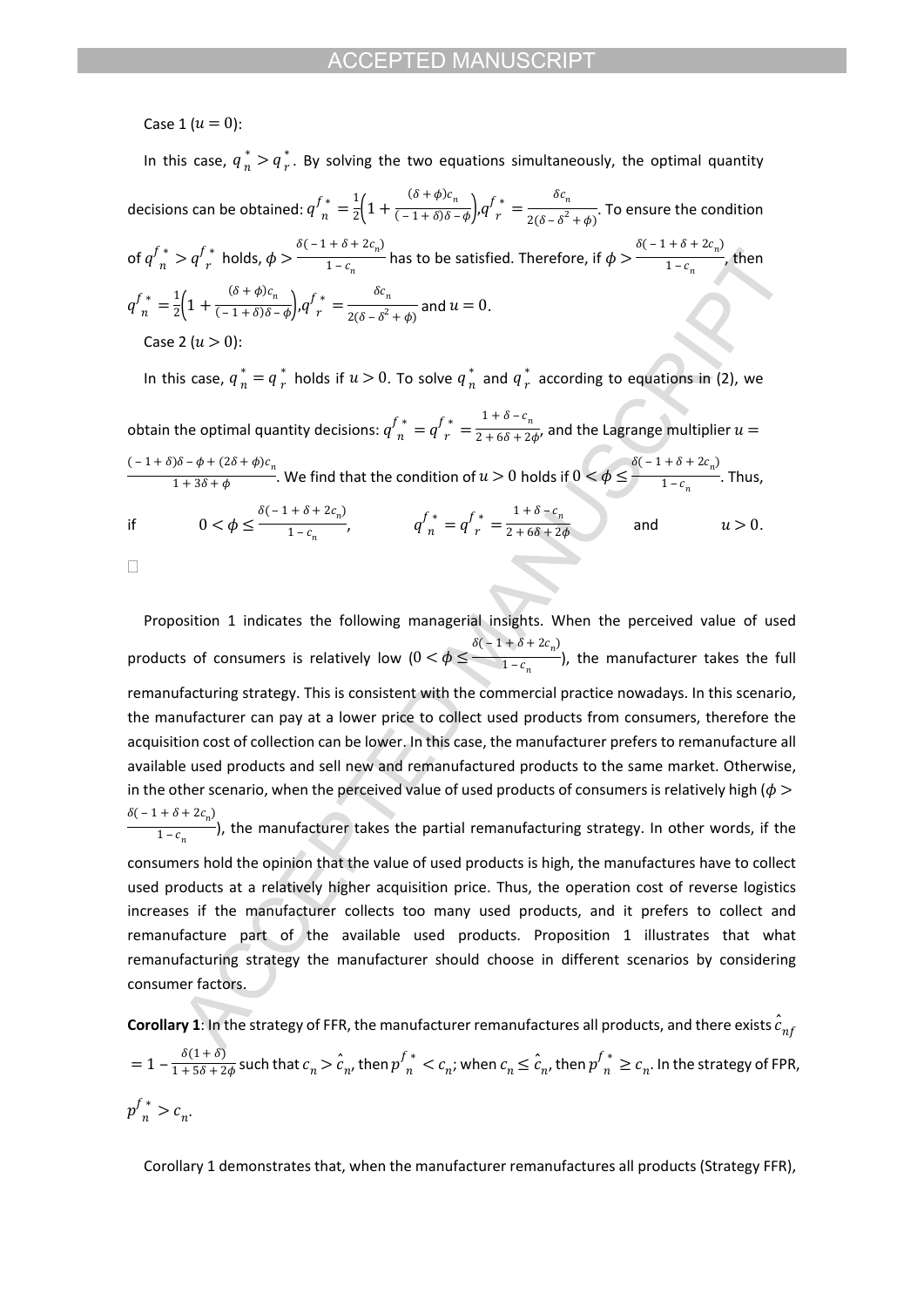if the production cost of new products is too high, the manufacturer will choose to decrease the selling price below the production cost to achieve more selling quantities, and collect/remanufacture more used products. On the other hand, when the production cost of new products is relatively low, the manufacturer will set the selling price above the production cost and get profits from selling new products, because low production cost leads to stronger profitability power. When the manufacturer remanufactures part of new products (Strategy FPR), the manufacturer will never set the selling price of new products below the production cost. Therefore, the production cost plays an important role in manufacturer's pricing mechanism.

#### **Corollary 2**:

(1) In the strategy of FFR, when  $c_n < \frac{2-\phi}{3}$ ,  $\frac{\partial q_n}{\partial \phi} = \frac{\partial q_n}{\partial \phi} < 0$ ,  $\frac{\partial q_n}{\partial \delta} = \frac{\partial q_n}{\partial \delta} < 0$ ,  $\frac{\partial q_n}{\partial c_n} = \frac{\partial q_n}{\partial c_n} < 0$ ; when 3  $\partial q^{f\,*}_{\phantom{f}n}$  $\frac{\pi}{\partial \phi} = \frac{\partial q_{r}^{f*}}{\partial \phi}<0,$  $\partial q^{f\,*}_{\ n}$  $\frac{\pi}{\partial \delta} = \frac{\partial q_{r}^{f*}}{\partial \delta} < 0,$  $\partial q^{f*}_{n}$  $\frac{\partial}{\partial c_n} = \frac{\partial}{\partial c_n}$  $\frac{\partial q_{r}^{f\,*}}{\partial c_{n}}$  < 0; when  $c_{n}$ 

$$
\geq \frac{2-\phi}{3}, \frac{\partial q_{n}^{f*}}{\partial \phi} = \frac{\partial q_{n}^{f*}}{\partial \phi} < 0, \frac{\partial q_{n}^{f*}}{\partial \delta} = \frac{\partial q_{n}^{f*}}{\partial \delta} > 0, \frac{\partial q_{n}^{f*}}{\partial c_{n}} = \frac{\partial q_{n}^{f*}}{\partial c_{n}} < 0.
$$
\n(2) In the strategy of FPR,  $\frac{\partial q_{n}^{f*}}{\partial \phi} > 0, \frac{\partial q_{n}^{f*}}{\partial \delta} < 0, \frac{\partial q_{n}^{f*}}{\partial c_{n}} < 0, \frac{\partial q_{n}^{f*}}{\partial \phi} < 0, \frac{\partial q_{n}^{f*}}{\partial \phi} > 0, \frac{\partial q_{n}^{f*}}{\partial c_{n}} > 0.$ 

Corollary 2 indicates the impact of key parameters on the quantities of new and remanufactured products. In the strategy of FFR, when the perceived value of used products is relatively high, the manufacturer always decreases the quantities of new and remanufactured products. And a higher production cost leads to the same result. However, there exists a threshold value such that the production cost  $c_n$  is lower than that, a higher discount coefficient of remanufactured product may decrease the quantities of new and remanufactured products at the same time. On the other hand, when the production cost  $c_n$  is higher than the threshold value, the increase in discount coefficient of remanufactured product makes the quantities of products larger. In the strategy of FPR, when the perceived value of used products from the perspective of consumers is higher, the quantity of new products increases, at the same time, the quantity of remanufactured products decreases. When the discount coefficient of remanufactured product is higher, the quantity of new products decreases, but the quantity of remanufactured products increases. When the production cost of new product is higher, the quantity of new products decreases, but the quantity of remanufactured products increases.

#### **Corollary 3**:

(1) In the strategy of FFR, when 
$$
c_n < \frac{(1+\delta)(1-3\delta-2\phi)}{2-\phi}
$$
,  $\frac{\partial p_n^f{}^*}{\partial \phi} > 0$ ,  $\frac{\partial p_n^f{}^*}{\partial \delta} > 0$ ,  $\frac{\partial p_n^f{}^*}{\partial c_n} > 0$ ,  $\frac{\partial p_n^f{}^*}{\partial \phi} > 0$ ,  $\frac{\partial p_n^f{}^*}{\partial \delta} > 0$ ,  $\frac{\partial p_n^f{}^*}{\partial \delta} > 0$ ,  $\frac{\partial p_n^f{}^*}{\partial \delta} > 0$ ,  $\frac{\partial p_n^f{}^*}{\partial c_n} > 0$ , where  $c_n \ge \frac{(1+\delta)(1-3\delta-2\phi)}{2-\phi}$ ,  $\frac{\partial p_n^f{}^*}{\partial \phi} > 0$ ,  $\frac{\partial p_n^f{}^*}{\partial \delta} < 0$ ,  $\frac{\partial p_n^f{}^*}{\partial c_n} > 0$ ,  $\frac{\partial p_n^f{}^*}{\partial \phi} > 0$ ,  $\frac{\partial p_n^f{}^*}{\partial \phi} > 0$ ,  $\frac{\partial p_n^f{}^*}{\partial \phi} > 0$ ,  $\frac{\partial p_n^f{}^*}{\partial \phi} > 0$ .  
\n(2) In the strategy of FPR,  $\frac{\partial p_n^f{}^*}{\partial \phi} = 0$ ,  $\frac{\partial p_n^f{}^*}{\partial \delta} = 0$ ,  $\frac{\partial p_n^f{}^*}{\partial c_n} > 0$ ,  $\frac{\partial p_n^f{}^*}{\partial \phi} > 0$ ,  $\frac{\partial p_n^f{}^*}{\partial \delta} > 0$ .

Corollary 3 focuses on the impact of key parameters on the prices of new and remanufactured products. In the strategy of FFR, a higher perceived value of used products or a higher production cost of new products, leads to higher prices of both new and remanufactured products. However, the impact of the discount coefficient of remanufactured product on the prices depends on the production cost of new products. When the production cost of new products is relatively low, a higher discount coefficient of remanufactured product leads to increased price of new products. On the contrary,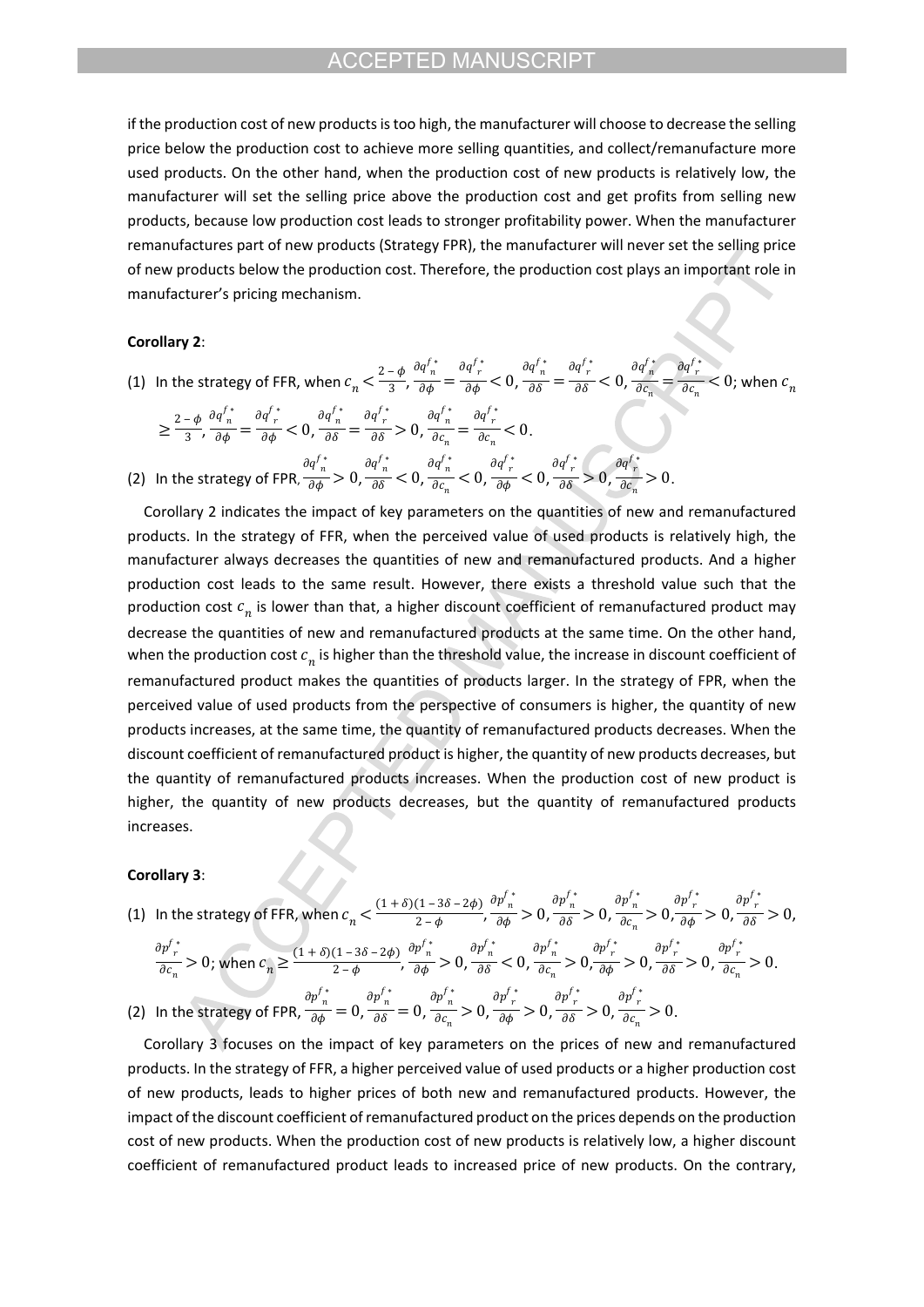when the production cost of new products is relatively high, the price of new products decreases with the discount coefficient of remanufactured product. In the strategy of FPR, the price of new products is irrespective of  $\phi$  and  $\delta$ . In other words, the price of new products is not influenced by the perceived value of used products and discount coefficient of remanufactured product, but the production cost of new products. Additionally, to increase the selling price of remanufactured products, the manufacturer should increase  $\phi$ ,  $c_n^{\phantom{\dag}}$  and  $\delta.$ 

**Corollary 4:** In the strategy of FFR, (1) 
$$
\frac{\partial \pi^{f*}}{\partial \phi} < 0
$$
; (2) when  $c_n < \frac{1}{3}(1 - 3\delta - 2\phi)$ ,  $\frac{\partial \pi^{f*}}{\partial \delta} < 0$ ; when  $c_n > \frac{1}{3}(1 - 3\delta - 2\phi)$ ,  $\frac{\partial \pi^{f*}}{\partial \delta} < 0$ ; when  $c_n > \frac{1}{3}(1 - 3\delta - 2\phi)$ ,  $\frac{\partial \pi^{f*}}{\partial \delta} > 0$ ; (3)  $\frac{\partial \pi^{f*}}{\partial c_n} < 0$ . In the strategy of FPR, (1)  $\frac{\partial \pi^{f*}}{\partial \phi} < 0$ ; (2)  $\frac{\partial \pi^{f*}}{\partial \delta} > 0$ ; (3)  $\frac{\partial \pi^{f*}}{\partial c_n} < 0$ .

According to Corollary 4, the relationships between parameters and profits of the manufacturer are explored. Firstly, the profit of the manufacturer is decreasing in  $\phi$  and decreasing in  $c_n$ . In other words, the higher the perceived value of used products, the lower the profit is. In the strategy of FFR, when the production cost of new products is relatively low ( $c_n^{} < \frac{1}{3}(1-3\delta-2\phi)$ ), the manufacturer's profit  $\frac{1}{3}(1-3\delta-2\phi))$ is decreasing in  $\delta$ ; otherwise, the manufacturer's profit is increasing in  $\delta$ . This means that when the

increase of discount coefficient of remanufactured product helps to increase profit in a high-cost scenario. In this scenario, the manufacturer gets the most profit when consumers value the new and remanufactured products equally. Additionally, the profit is low if the production cost of new products is relatively high. In the strategy of FPR, the manufacturer's profit is increasing in  $\delta$ . When the perceived difference between new and remanufactured products from the perspective of consumers is low, the manufacturer gets a higher profit. Thus, the manufacturer has an incentive to promote the quality of remanufactured products and remove misunderstanding and discrimination among consumers.

# **5.2 Discriminatory collection pricing mechanism**

Based on the establishment of valuation system, the quality data of used products can be acquired based on the establishment of quality inspection system, which provide quality-related big data for manufacturers. Consumers submit their used products through collection channel of manufacturers, the manufacturer evaluate the quality data of used products and set the collection price according to the quality, thus a quality-based acquisition price is provided for the consumer. In the mechanism of quality-based collection price, the net utility that consumers obtain from submitting used products is  $U = R(\theta) - \theta \phi$ . The acquisition price R is increasing in quality  $\theta$ , which means that manufacturer pays at lower price if the quality of used products is not good after quality valuation. In this research, we use a linear form to demonstrate the mechanism, i.e.,  $R(\theta) = S\theta$ , in which S demonstrates the price coefficient of quality and *S* is determined by the manufacturer. Consumers will choose to participate in the collection if and only if the net utility of consumers participating in the recycling is non-negative, i.e.,  $U = S\theta - \theta \phi \ge 0$ . Based on the establishment of quality valuation system and big data of quality, the manufacturer possesses the quality data of used products. In this scenario, the collection market is completely transparent. Given a certain quality of used products after quality valuation, the manufacturer chooses whether to collect the used product at a certain quality by setting the price coefficient *S*. The manufacturer will set  $S = \phi$  to grasp all of the consumer surplus on product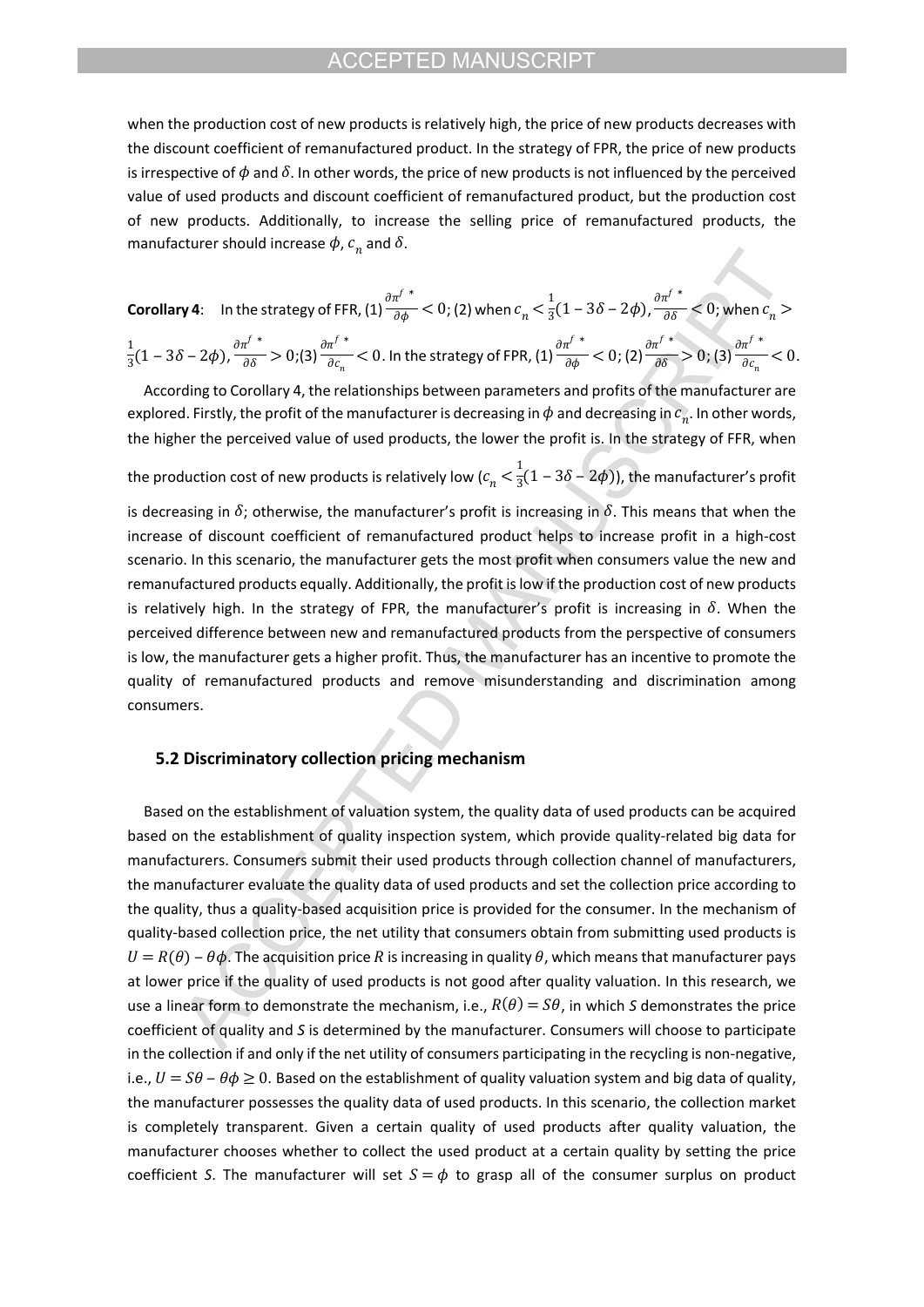collection. For used products whose quality is below the minimum standard of remanufacturing, the manufacturer will set a lower price coefficient to avoid these low-quality products being collected. The manufacturer will collect used products whose quality  $\theta \in [\theta,\tilde{\theta}]$ , and  $\tilde{\theta}$  is the upper quality limit of available used products. Therefore, the remanufacturing quantity is  $q_r = \tilde{\theta} - \theta$ . The acquisition cost of quality data of used products is *T.* In this research, we don't take the initial input cost into account, because It doesn't change the key conclusions of the model.

The profit function of the manufacturer is:

$$
\pi_M(q_n, q_r) = (p_n - c_n)q_n + (p_r - \phi \frac{\theta(q_r) + \theta}{2} - T)q_r
$$
  
s.t.  $q_r \le q_n$  (3)

Here,  $p_n(q_n, q_r) = 1 - q_n - \delta q_r$ ,  $p_r(q_n, q_r) = \delta(1 - q_n - q_r)$  and  $\theta(q_r) = q_r + \theta$ .

**Proposition 2**: Under the quality-based collection pricing mechanism, the manufacturer takes the strategy of full remanufacturing when the acquisition cost of quality data is relatively low, i.e.,  $0 < T$  $\le$   $\frac{1}{2(1+\delta)}$ ; the manufacturer takes the strategy of partial remanufacturing when the  $2(-1+\delta)\delta - \phi + (4\delta + \phi)c_n$  $2(1 + \delta)$  $2(-1+\delta)\delta - \phi + (4\delta + \phi)c_n$ 

acquisition cost of quality data is relatively high, i.e.,  $T > \frac{1}{2(1+\delta)}$ . The optimal  $2(1 + \delta)$ decisions and the optimal profits of fixed collection price model are listed in Table 2.

| Optimal                          | Full remanufacturing (QFR)                                                            | Partial remanufacturing (QPR)                                                                                                 |
|----------------------------------|---------------------------------------------------------------------------------------|-------------------------------------------------------------------------------------------------------------------------------|
| decisions<br>(Optimal<br>Profit) | $2(-1+\delta)\delta - \phi + (4\delta + \phi)c_n$<br>$0 < T \leq -$<br>$2(1+\delta)$  | $2(-1+\delta)\delta - \phi + (4\delta + \phi)c_n$<br>T ><br>$2(1+\delta)$                                                     |
| $q_n^{q*}$                       | $1-T+\delta-c$<br>$2+6\delta+\phi$                                                    | $\delta(T - \delta c_n)$<br>$\overline{2} (1 - c_n) + \frac{\overline{2} (1 - 1 + \delta)}{2(1 + \delta)}$                    |
| $q^{q*}$                         | $1-T+\delta-c_n$<br>$2+6\delta+\phi$                                                  | $\delta c_n - T$<br>$2(1-\delta)\delta+\phi$                                                                                  |
| $p_{n}^{q*}$                     | $1 + (4 - \delta)\delta + T(1 + \delta) + \phi + (1 + \delta)c_n$<br>$2+6\delta+\phi$ | $\overline{2}(1+c_n)$                                                                                                         |
| $p^{q*}_{r}$                     | $\delta(2T+4\delta+\phi+2c_n)$<br>$2+6\delta+\phi$                                    | $\delta(2(1-\delta)(T+\delta)+\phi+\phi c_n)$<br>$4(1-\delta)\delta+2\phi$                                                    |
| $\pi^{q*}$                       | $(1-T+\delta-c_n)^2$<br>$2(2 + 6\delta + \phi)$                                       | $-2T^{2} + 2(-1 + \delta)\delta - \phi$<br>+ $c_n(4(1+T-\delta)\delta+2\phi-(2\delta+\phi)c_n)$<br>$8(-1+\delta)\delta-4\phi$ |

Table 2 Optimal decisions and optimal profits of discriminatory collection price model

### **Proof of Proposition 2:**

The Hessian of the matrix of the objective function (1) is  $\begin{bmatrix} -2 & -2\delta \\ -2\delta & -2\delta - \delta \end{bmatrix}$ , and the leading coefficient  $-2\delta - 2\delta - \phi$ ), is negative and the determinant  $4(1 - \delta)\delta + 2\phi$  is positive. Therefore, the Hessian matrix is negative definite and the objective function is jointly concave on  $(q_n, q_r)$ .

The optimization problem can be summarized as follows: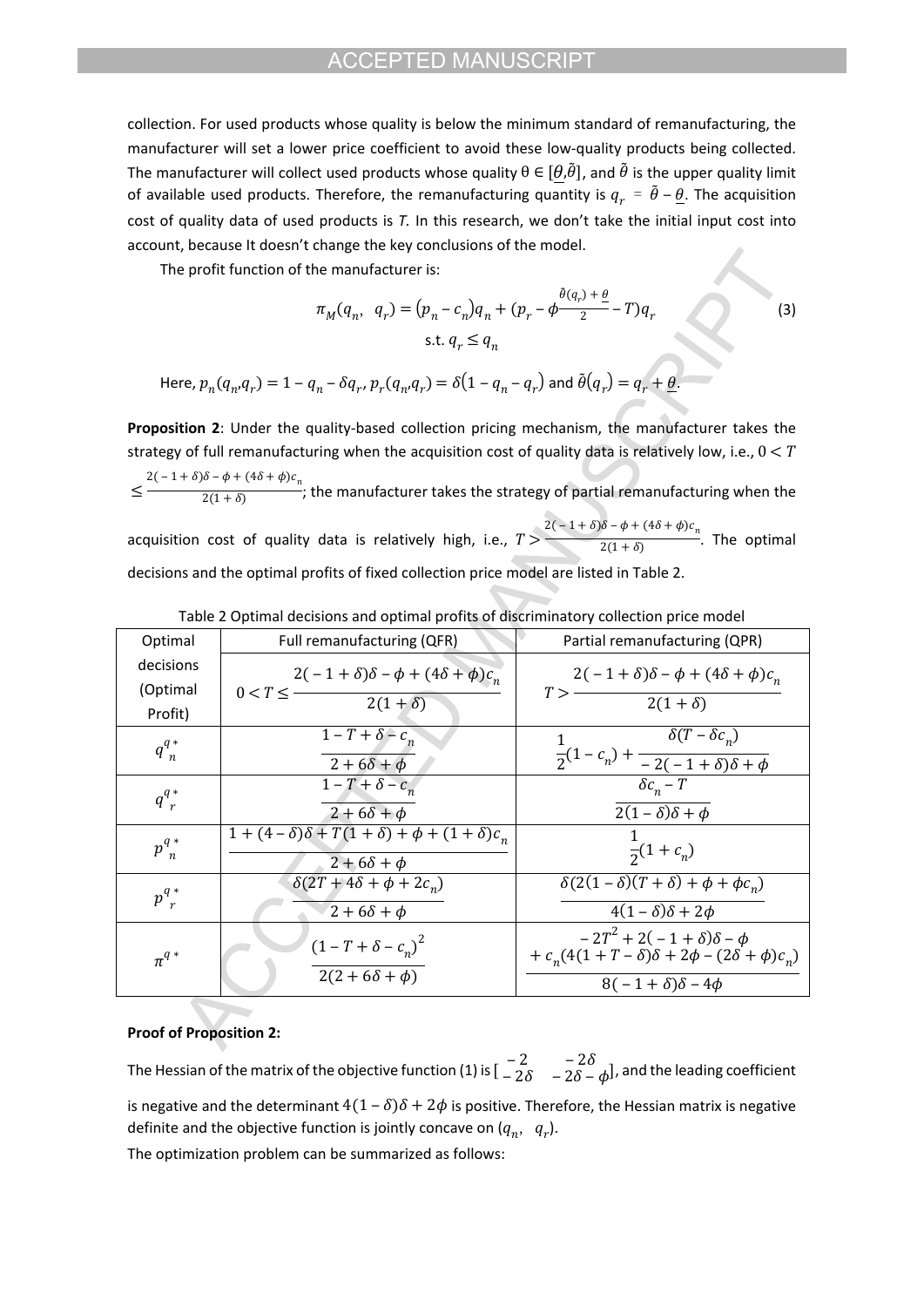$$
Max \pi_M(q_n, q_r) = (p_n - c_n)q_n + (p_r - \frac{\phi}{2}(\tilde{\theta}(q_r) + \underline{\theta}) - T)q_r
$$
  
s.t.  $q_r \le q_n$  (4)

The Lagrangean function is:

$$
L(q_n, q_n, u) = (p_n - c_n)q_n + (p_r - \frac{\phi}{2}(q_r + 2\underline{\theta}) - T)q_r + u(q_n - q_r)
$$

The Karush–Kuhn–Tucker (*KKT*) conditions of the above constrained optimization problem can be given as follows:

$$
\begin{cases}\n\frac{\partial L}{\partial q_n} = 1 + u - c_n - 2q_n - 2\delta q_r \\
\frac{\partial L}{\partial q_r} = -T - u + \delta - 2\delta q_n - (2\delta + \phi)q_r \\
u \ge 0\n\end{cases}
$$
\n(5)

 $\Box$ 

According to different values of  $u$ , the optimization problem is solved in two cases.

Case 1 ( $u = 0$ ):

In this case,  $q_n^* > q_r^*$ . By solving the two equations simultaneously, the optimal quantity  $r$  . decisions can be obtained:  $q^q_{n}^* = \frac{1}{2}(1-c_n) + \frac{\delta(1-\delta c_n)}{-2(-1+\delta)\delta+\phi'}q^q_{r}^* = \frac{\delta c_n - 1}{2(1-\delta)\delta+\phi}$ . To ensure the  $\frac{1}{2}(1-c_n)+\frac{1}{2}$  $\delta(T - \delta c_n)$  $\frac{\partial (1 - \partial c_n)}{-2(-1 + \delta)\delta + \phi'} q_r^q = \frac{1}{2}$  $\delta c_n - T$  $2(1 - \delta)\delta + \phi$ condition of  $q_n^* > q_r^*$  holds,  $T > \frac{2(-1+\delta)\delta - \phi + (4\delta + \phi)c_n}{2(1+\delta)}$  has to be satisfied. Therefore, if  $\frac{1}{2(1+\delta)}$  has to be satisfied. Therefore, if  $T >$ , then  $q_{n}^{q^{*}} = \frac{1}{2}(1-c_{n}) + \frac{1}{2(1-\frac{1}{2})\delta + d^{2}}q_{n}^{q^{*}} = \frac{1}{2(1-\delta)\delta + d^{2}}$  and  $u = 0$ .  $2(-1+\delta)\delta - \phi + (4\delta + \phi)c_n$  $\frac{a_0 - \varphi + (40 + \varphi)c_n}{2(1 + \delta)}$ , then  $q^{q*}$  =  $\frac{1}{2}$ (1  $\frac{1}{2}(1-c_n)+\frac{1}{2}$  $\delta(T - \delta c_n)$  $\frac{b(1 - \theta c_n)}{-2(-1 + \delta)\delta + \phi'}q_r^q = \frac{1}{2}$  $\delta c_n - T$  $\frac{\pi}{2(1-\delta)\delta+\phi}$  and  $u=0$ . Case 2  $(u > 0)$ : In this case,  $q^{q*}_{n} = q^{q*}_{r}$  holds if  $u > 0$ . To solve  $q^{*}_{n}$  and  $q^{*}_{r}$  according to equations in (4), we  $\frac{*}{n}$  and  $q \frac{*}{r}$  a  $r^{\prime}$ obtain the optimal quantity decisions:  $q_n^{\alpha,*} = q_{r}^{\alpha,*} = \frac{1-1+0-c_n}{2+6\delta+\phi}$ , and the Lagrange multiplier  $1 - T + \delta - c_n$  $2 + 6\delta + \phi$ '

 $u=-1+c_n-\frac{1}{2+6\delta+\phi}$ . We find that the condition of  $u>0$  holds if  $2(1 + \delta)(-1 + T - \delta + c_n)$  $\frac{1}{2+6\delta+\phi}$ . We find that the condition of  $u>0$  holds if  $0< T\leq$ . Thus, if  $0 < T \le \frac{q^n}{2(1+\delta)}$ ,  $q^{n*} = q^{n*} = \frac{1}{2+\delta\delta+\delta}$  and  $2(-1+\delta)\delta - \phi + (4\delta + \phi)c_n$  $\frac{1}{2(1+\delta)}$  Thus, if  $0 < T \leq$  $2(-1+\delta)\delta - \phi + (4\delta + \phi)c_n$  $\frac{q^{(0)} - \varphi + (\pi o + \varphi)c_n}{2(1+\delta)}$ ,  $q^{q*}_n = q^{q*}_r = -\frac{1}{\delta}$  $1 - T + \delta - c_n$  $2 + 6\delta + \phi$  $u > 0$ .

When the acquisition cost of quality data is relatively low  $(0 < T \leq \frac{1}{2(1+\delta)}$ , the  $2(-1+\delta)\delta - \phi + (4\delta + \phi)c_{n}$  $2(1 + \delta)$ manufacturer takes the full remanufacturing strategy. If the cost of information acquisition is low, the manufacturer can master the accurate information and set acquisition price discriminatorily based on the conditions of used products relatively easily. In this case, the full remanufacturing strategy is carried out because the manufacturer can get more profit from remanufacturing and save cost from acquisition process in the discriminatory collection pricing mechanism. In the other case, when the acquisition cost of quality data is relatively high ( $T > \frac{1}{2(1+\delta)}$ , the manufacturer takes  $2(-1+\delta)\delta - \phi + (4\delta + \phi)c_{n}$  $2(1 + \delta)$ the partial remanufacturing strategy. Because the acquisition cost of data based on the big data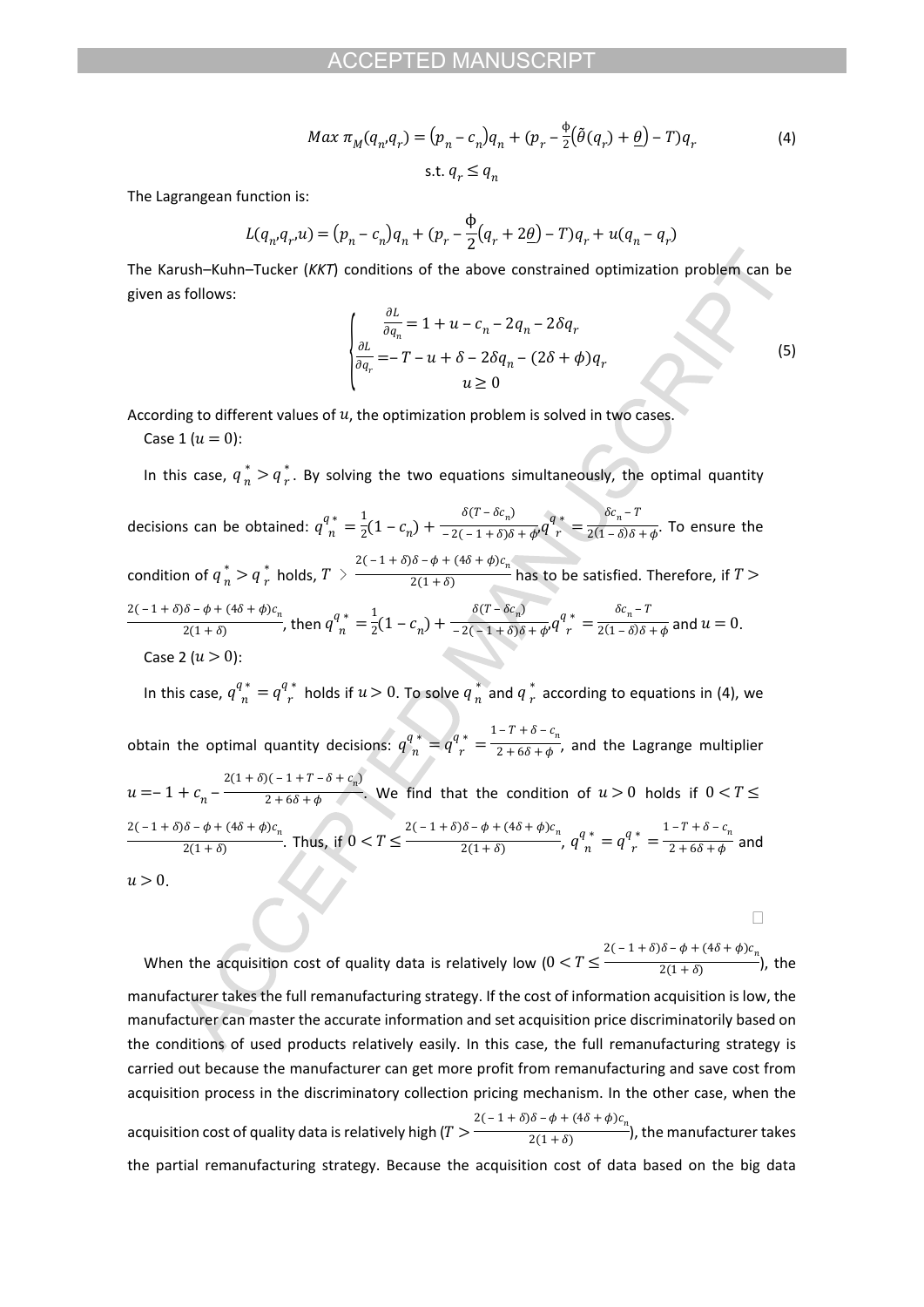system is high, which leads to increase the collection cost of used products on the whole. The acquisition cost of data may even influence the efficiency of reverse logistics of manufacturing– remanufacturing operations, and high acquisition cost cannot counteract the saved cost of remanufacturing. Thus, collecting and remanufacturing too many used products may harm the profit of the manufacturer's profit. In this scenario, to maximize the operation profit, the manufacturer recovers some of the used products according to demand for remanufacturing. The new and remanufactured products are then sold to the same market, which means that a competition exists between new and remanufactured products.

**Corollary 4**: In the strategy of QFR, the manufacturer remanufactures all products, and there exists  $\hat{c}_{n\alpha}$ 

$$
= \frac{1 + T + 4\delta + T\delta - \delta^2 + \phi}{1 + 5\delta + \phi}
$$
 such that  $c_n > \hat{c}_{nq}$ , then  $p_n^q * \langle c_n; c_n \rangle$  when  $c_n \leq \hat{c}_{nq}$ , then  $p_n^q * \geq c_n$ . And,  $\hat{c}_{nq} < \hat{c}_{nq}$  for  $n \leq n$ .  
\n
$$
\hat{c}_{nq}
$$
 if  $T \leq \min\left\{\frac{2(-1+\delta)\delta - \phi + (4\delta + \phi)c_n}{2(1+\delta)} \cdot \frac{\delta\phi}{1 + 5\delta + 2\phi}\right\}$ , elsewhere,  $\hat{c}_{nq} > \hat{c}_{nq}$ . In the strategy of QPR,  $p_n^q * \geq c_n$ .

Similar to Corollary 1 in the fixed collection pricing mechanism, Corollary 4 demonstrates that when Strategy QFR is carried out by the manufacturer, in a certain circumstance  $(c_n > c_{na})$ , the manufacturer will choose to decrease the selling price below the production cost to achieve more selling quantities of both new and remanufactured products. When the production cost of new products is relatively low, the manufacturer will set the selling price above the production cost and get profits from selling new products. When Strategy QPR is carried out by the manufacturer, the selling price of new products is above the production cost. Compared to the fixed collection pricing mechanism, the relationship between threshold values of  $\hat{c}_{nq}$ ,  $\hat{c}_{nf}$  depends on the value of acquisition cost of big data, *T*. When the acquisition cost of big data is relatively low, the threshold value in the discriminatory pricing mechanism is higher than that in the fixed collection pricing mechanism. On the contrary, the threshold value in the discriminatory pricing mechanism is lower than that in the fixed collection pricing mechanism if the acquisition cost of big data is relatively high.

**Corollary 5**: In the strategy of QFR,  $\frac{a}{dT} = \frac{a}{AT} < 0$ ,  $\frac{a}{AT} > 0$ ,  $\frac{a}{AT} > 0$ ,  $\frac{a}{AT} < 0$ ; In the strategy of  $\partial q^{q\,*}_{\ n}$  $\frac{\pi}{\partial T} = \frac{\partial q^{q*}_{r}}{\partial T}<0,$  $\partial p^{q*}_{n}$  $\frac{n}{\partial T} > 0$ ,  $\frac{\partial p^{q*}}{\partial T} > 0, \frac{\partial \pi^{q*}}{\partial T}$  $\frac{\dot{\sigma}}{\partial T}$  < 0; QPR,  $\frac{1}{\sqrt{AT}} > 0$ ,  $\frac{1}{\sqrt{AT}} < 0$ ,  $\frac{1}{\sqrt{AT}} = 0$ ,  $\frac{1}{\sqrt{AT}} > 0$ ,  $\frac{1}{\sqrt{AT}} < 0$ .  $\partial q_{n}^{q*}$  $\frac{\pi}{\partial T} > 0$ ,  $\frac{\partial q^{q*}}{\partial T}<0,$  $\partial p^{q*}_{n}$  $rac{n}{\partial T} = 0$ ,  $\frac{\partial p^{q*}}{\partial T} > 0, \frac{\partial \pi^{q*}}{\partial T}$  $\frac{c}{\partial T}$  < 0

Corollary 5 demonstrates the impact of the acquisition cost of big data on the price and quantity of new and remanufactured products in the discriminatory collection pricing mechanism. In the strategy of QFR, the prices of both new and remanufactured product are decreasing in *T*, and the quantity of both new and remanufactured product are increasing in *T*. That means, based on the establishment of big data system for used product management, a higher operation cost *T* of big data system may decrease the selling quantity of products, make the both prices higher and decrease the profit accordingly. However, in the strategy of QPR, when the operation cost *T* of big data system is high, the manufacturer always sets a larger quantity for new products, a smaller quantity and a higher price for remanufactured products. Additionally, the price of new products is irrelevant to the operation cost of big data system. On the whole, the manufacturer's profit decreases with *T*. Therefore, the manufacturer should try its best to lower the acquisition cost of data from the big data system, including optimizing the process and increasing the efficiency.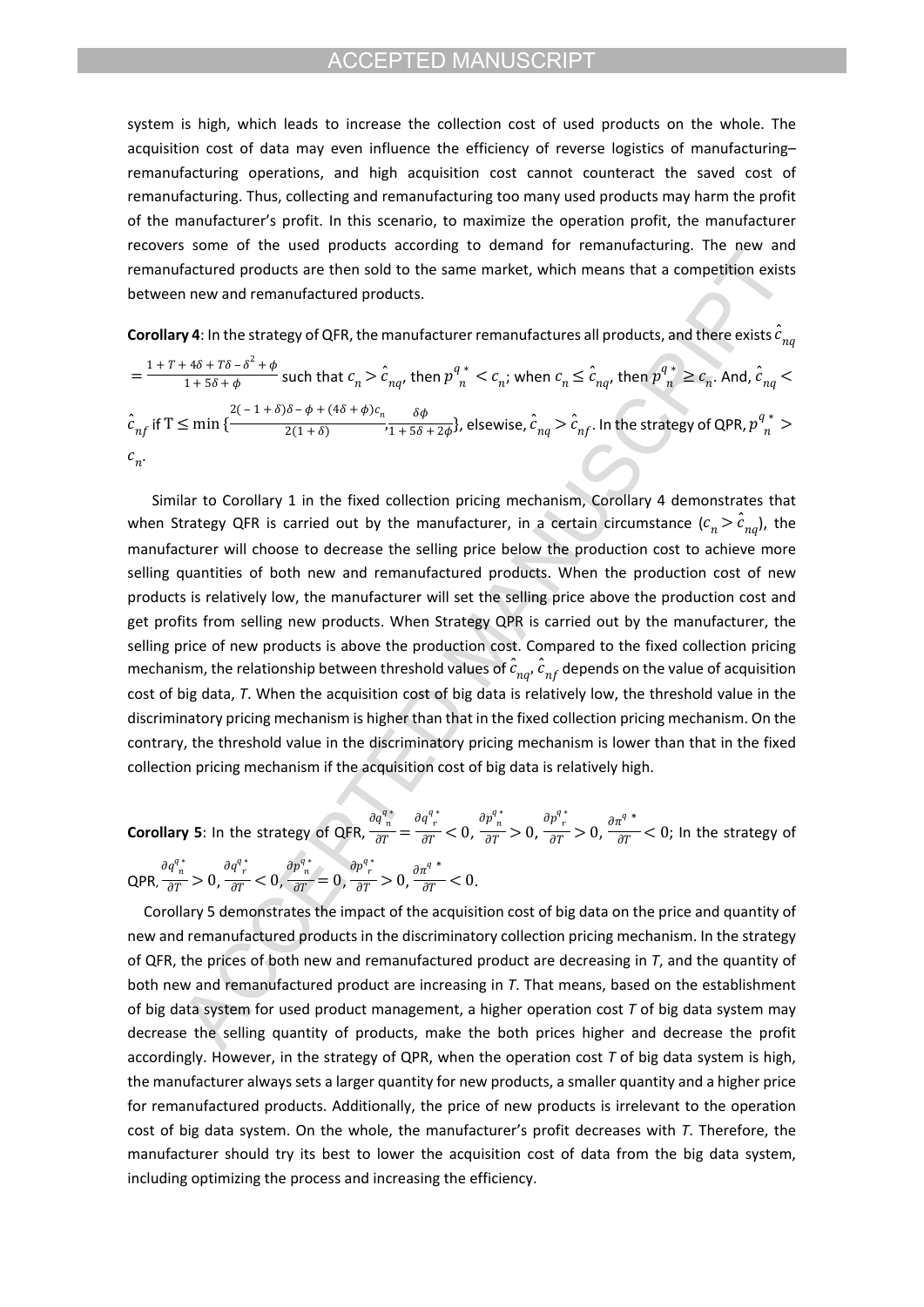Corollary 6: In the strategy of QFR, (1) 
$$
\frac{\partial q_n^{q*}}{\partial \phi} = \frac{\partial q_n^{q*}}{\partial \phi} < 0
$$
; (2) when  $c_n < \frac{1}{6}(4 - \phi - 6T)$ ,  $\frac{\partial q_n^{q*}}{\partial \delta} = \frac{\partial q_n^{q*}}{\partial \delta} < 0$ ;  
\nwhen  $c_n > \frac{1}{6}(4 - \phi - 6T)$ ,  $\frac{\partial q_n^{q*}}{\partial \delta} = \frac{\partial q_n^{q*}}{\partial \delta} > 0$ ; (3)  $\frac{\partial q_n^{q*}}{\partial c_n} = \frac{\partial q_n^{q*}}{\partial c_n} < 0$ . In the strategy of QPR, (1)  $\frac{\partial q_n^{q*}}{\partial \phi} > 0$ ,  $\frac{\partial q_n^{q*}}{\partial \phi} < 0$ ; (2) when  $c_n < \frac{2\delta(\delta + \phi)T}{2\delta^2 + \phi}$ ,  $\frac{\partial q_n^{q*}}{\partial \delta} < 0$ ; when  $c_n \ge \frac{2\delta(\delta + \phi)T}{2\delta^2 + \phi}$ ,  $\frac{\partial q_n^{q*}}{\partial \delta} \ge 0$ ; (3)  $\frac{\partial q_n^{q*}}{\partial c_n} < 0$ ; (4) when  $\delta < \frac{1}{2}$ ,  
\n $\frac{\partial q_n^{q*}}{\partial \delta} > 0$ ; when  $\delta > \frac{1}{2}$  and  $c_n < \frac{(2\delta^2 + \phi)T}{4\delta - 2}$ ,  $\frac{\partial q_n^{q*}}{\partial \delta} > 0$ ; when  $\delta > \frac{1}{2}$  and  $c_n > \frac{(2\delta^2 + \phi)T}{4\delta - 2}$ ,  $\frac{\partial q_n^{q*}}{\partial \delta} < 0$ ; (5)  $\frac{\partial q_n^{q*}}{\partial c_n} > 0$ .  
\n $0$ .

Corollary 6 indicates the monotonicity of key parameters on the quantities of new and remanufactured products. Most of the managerial insights of Corollary 6 is similar to Corollary 2 in the fixed collection pricing mechanism. In the strategy of both QFR and QPR, the quantities of both new and remanufactured products are decreasing in  $\phi$ . In the strategy of QFR, both the quantities of new and remanufactured products are decreasing in  $c_n$ . In the strategy of QPR, the quantity of new products is decreasing in  $c_{n'}$  but the quantity of remanufactured products is increasing in  $c_{n}$ . In the strategy of QFR, there exists a threshold value such those that when the production cost is lower than the threshold value, the quantity of both new products is decreasing in  $\delta$ ; when the production cost is higher than the threshold value, the quantities of both new and remanufactured products are increasing in  $\delta$ . In the strategy of QPR, when both the production cost and the discount coefficient of remanufactured product are relatively high, the quantity of remanufactured products is increasing in  $\delta$ .

#### **Corollary 7**:

In the strategy of QFR, (1) when  $c_n < 1 + \delta - T$ ,  $\frac{1}{\partial \phi} > 0$ ,  $\frac{1}{\partial \phi} > 0$ ; when  $c_n > 1 + \delta - T$ ,  $\frac{1}{\partial \phi} < 0$ ,  $\partial p^{q\,*}_{~~n}$  $\frac{\pi}{\partial \phi} > 0$ ,  $\frac{\partial p^{q}_{\;r}}{\partial \phi}$   $>$  0; when  $c_n$   $>$   $1$  +  $\delta$  –  $T$ ,  $\frac{\delta}{\delta}$  $\partial p^{q\,*}_{~~n}$  $\frac{\pi}{\partial \phi}$  < 0,  $\partial p^{q\,*}_{~~r}$  $\partial$ φ  $<$  0; (2) when  $c_n < \frac{2(1+\delta)(-1+3\delta+\phi)}{-4+\phi} - T$ ,  $\frac{\partial p_n}{\partial \delta} > 0$ ; when  $c_n > \frac{2(1+\delta)(-1+3\delta+\phi)}{-4+\phi} - T$ ,  $\frac{\partial p_n}{\partial \delta} < 0$ ; (3)  $\frac{(-1+3s+4)}{-4+4}$  – T,  $\partial p^{q*}_{n}$  $\frac{p_n}{\partial \delta}$  > 0; when  $c_n > \frac{2(1+\delta)(-1+3\delta+\phi)}{-4+\phi}$ .  $\frac{(-1+88+4)}{-4+4}$  – T,  $\partial p^{q\,*}_{~~n}$  $\frac{\pi}{\partial \delta}$  < 0; ; (4)  $\frac{1}{\sqrt{36}} > 0$ ; (5)  $\frac{1}{\sqrt{36}} > 0$ . In the strategy of FPR, (1)  $\frac{1}{\sqrt{36}} = 0$ ; (2)  $\frac{1}{\sqrt{36}} = 0$ ; (3)  $\frac{1}{\sqrt{36}} > 0$ ; (4)  $\partial p^{q*}_{n}$  $\frac{n}{\partial c_n} > 0;$  $\frac{\partial p^{q*}}{\partial \delta} > 0;$  $\frac{\partial p^{q*}}{\partial c_n} > 0.$  $\partial p^{q\,*}_{~~n}$  $\frac{\partial}{\partial \phi} = 0;$  $\partial p^{q\,*}_{~~n}$  $\frac{\partial}{\partial \delta} = 0;$  $\partial p^{q*}_{n}$  $\frac{n}{\partial c_n} > 0;$ ; (5)  $\frac{ }{ }$   $\frac{ }{ }$   $\geq 0$ .  $\frac{\partial p^{q*}}{\partial \phi}$  > 0;  $\frac{\partial p^{q*}}{\partial c_n} > 0.$ 

 Corollary 7 shows that, in the strategy of QFR, when the production cost of new products is relatively low, the prices of new and remanufactured products are increasing in  $\phi$ . That means, when consumers' perceived value of used products is high, the manufacturer always set high price for both new and remanufactured products. Otherwise, the prices of the above two products are decreasing in  $\phi$ . In addition, there exists another threshold of  $c_n$ , such that when  $c_n < \frac{2(1+\delta)(-1+3\delta+\phi)}{-4+\phi} - T$ ,  $\frac{(1+50+4)}{-4+4}$  – T, with  $\delta$  increasing, the price of new products is higher; when  $c_n$  is above the threshold, the price of new products is decreasing in  $c_n$ . And the monotonicity of the relevant key variables on prices in the discriminatory collection pricing mechanism is similar to that in the fixed pricing mechanism (Corollary 3). In the strategy of FPR, the price of new products is irrespective of  $\phi$  and  $\delta$ . And the selling price of new and remanufactured products are increasing in  $\phi$  and  $c_n$ .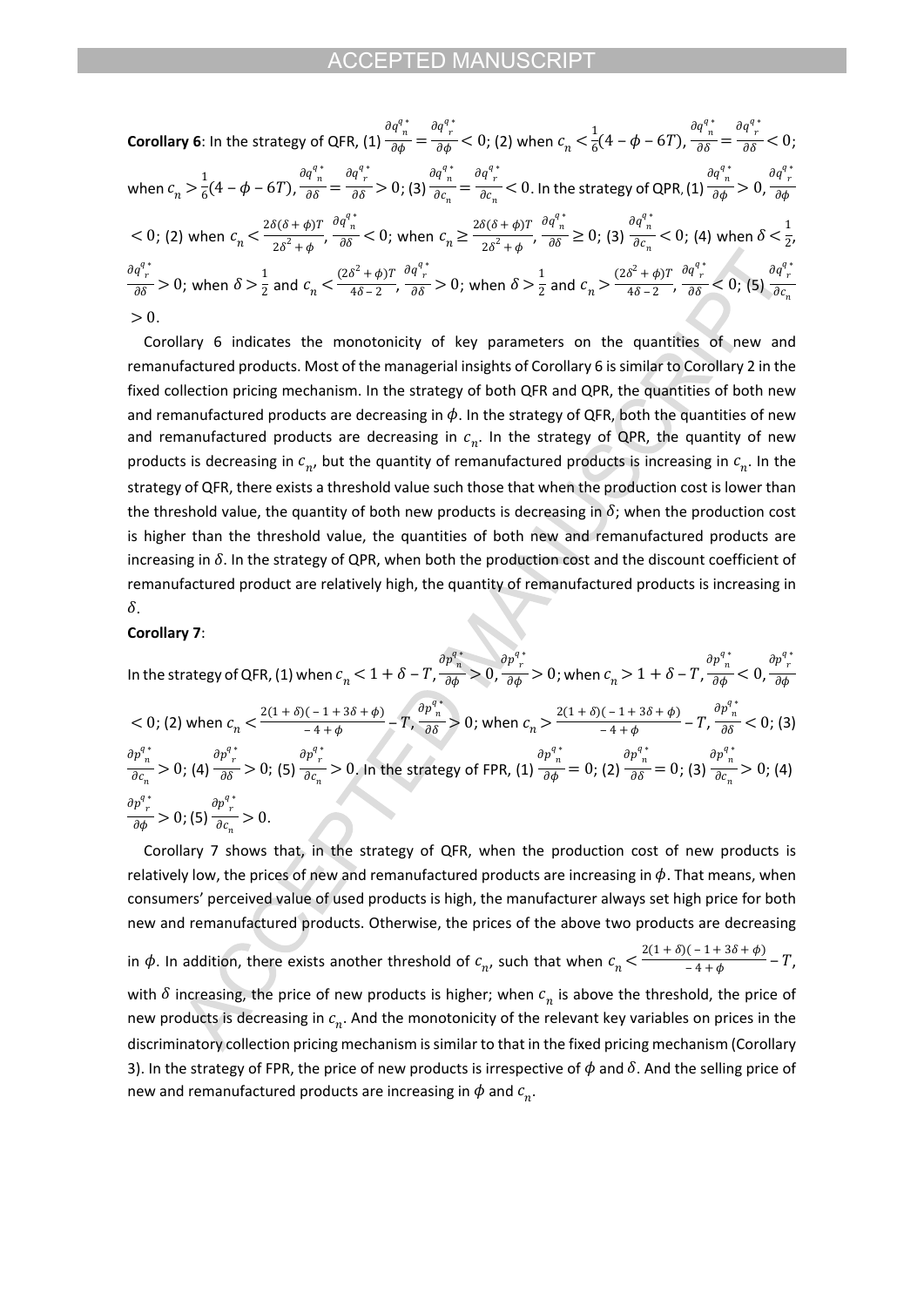# **6. Analysis**

Based on the above modeling and the corresponding optimal decisions, we compare the two acquisition pricing mechanisms in this section. Specifically, we provide the comparison of quantity and price of new and remanufactured products, profit and environment impact of the two acquisition pricing mechanisms, include fixed collection pricing mechanism and discriminatory collection pricing mechanism.

Firstly, we compare the quantity and price of new and remanufactured products between the two cases: fixed collection pricing mechanism and discriminatory collection pricing mechanism.

**Proposition 3:** The optimal decisions of quantities of new and remanufactured products  $q^{f *}_{n}$ ,  $q^{q *}_{n}$ ,  $n,$ 

 ${q^f}_r^*$  ,  ${q^q}_r^*$  satisfy the following relationships:  $\mathbf{r}$ 

(1) When 
$$
T > \frac{\delta(-1+\delta+2c_n)}{2(1+\delta)}
$$
, if  $\phi \le \frac{2(T+\delta+T\delta-\delta^2-2\delta c_n)}{-1+c_n}$ ,  $q^f = q^a$ ,  $q^f = q^a$ ; if  $\phi > \frac{2(T+\delta+T\delta-\delta^2-2\delta c_n)}{-1+c_n}$ ,  $q^f = q^a$ ,  $q^f = q^a$ .  
\n(2) When  $T < \frac{\delta(-1+\delta+2c_n)}{2(1+\delta)}$ , if  $\phi \le \frac{\delta(-1+\delta+2c_n)}{1-c_n}$ ,  $q^f = q^a$ ,  $q^f = q^a$ ,  $q^f = q^a$ ; if  $\phi > \frac{\delta(-1+\delta+2c_n)}{1-c_n}$ ,  $q^f = q^a$ ,  $q^f = q^a$ .

### **Proof of Proposition 3:**

Firstly, we compare the two threshold values of  $\phi$  in the two acquisition pricing mechanisms.

$$
\frac{\delta(-1+\delta+2c_n)}{1-c_n} \ge \frac{2(T+\delta+T\delta-\delta^2-2\delta c_n)}{-1+c_n}
$$
  

$$
\Leftrightarrow T \le \frac{\delta(-1+\delta+2c_n)}{2(1+\delta)}
$$

**Case 1:** When  $T > \frac{1}{2(1 + \delta)}$ ,  $\delta(-1+\delta+2c_n)$  $2(1 + \delta)$ 

1) If 
$$
\phi \le \frac{\delta(-1+\delta+2c_n)}{1-c_n}
$$
,  
when  $T < \frac{\phi(1+\delta-c_n)}{2(1+3\delta+\phi)}$ ,  $q^{f*}$  <  $q^{q*}$ ; when  $T > \frac{\phi(1+\delta-c_n)}{2(1+3\delta+\phi)}$ ,  $q^{f*}$   $q^{q*}$ . Because  $\frac{\delta(-1+\delta+2c_n)}{2(1+\delta)} >$ 

, the only scenario in this case is  $q'_{n}$   $\tilde{q}$  are  $q''_{n}$  if and if only  $T > \frac{1}{2(1+3\delta+\phi)}$ .  $\frac{\phi(1+\delta-c_n)}{2(1+3\delta+\phi)}$ , the only scenario in this case is  $q_{n}^{f*} < q_{n}^{q*}$  if and if only  $T > \frac{q}{2}$  $\phi(1 + \delta - c_n)$  $2(1+3\delta+\phi)$ .

2) If 
$$
\frac{\delta(-1+\delta+2c_n)}{1-c_n} < \phi \le \frac{2(T+\delta+T\delta-\delta^2-2\delta c_n)}{-1+c_n}
$$
,  
\nwhen  $T < \frac{1}{2}(-4\delta - \phi - \frac{(8\delta^2+7\delta\phi+\phi^2)c_n}{(-1+\delta)\delta-\phi}), q^f_{n}^* < q^q_{n}$ ; when  $T > \frac{1}{2}(-4\delta - \phi - \frac{(8\delta^2+7\delta\phi+\phi^2)c_n}{(-1+\delta)\delta-\phi})$ ,  
\n $q^{f*} > q^{q*}$ . Because  $\frac{\delta(-1+\delta+2c_n)}{2(1+\delta)} > \frac{1}{2}(-4\delta - \phi - \frac{(8\delta^2+7\delta\phi+\phi^2)c_n}{(-1+\delta)\delta-\phi}), q^{f*} > q^{q*}$  holds when  $T >$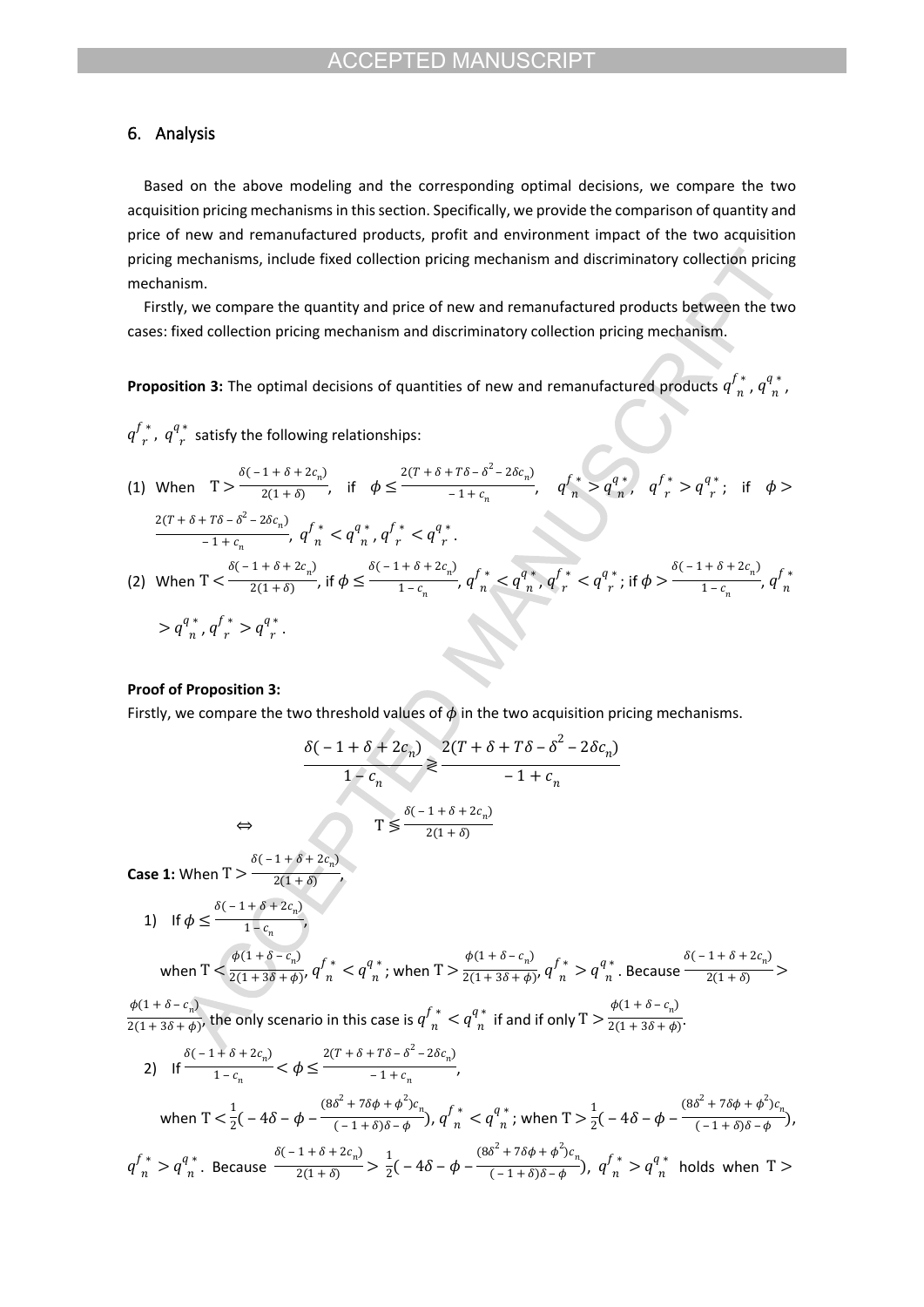$$
\frac{\phi(1+\delta-c_n)}{2(1+3\delta+\phi)},
$$
\n3) If  $\phi > \frac{2(T+\delta+T\delta-\delta^2-2\delta c_n)}{-1+c_n},$   
\nwhen  $T < \frac{\delta\phi c_n}{2(\delta-\delta^2+\phi)}, q'_{n} > q_{n}^{a}$ ; when  $T > \frac{\delta\phi c_n}{2(\delta-\delta^2+\phi)}, q''_{n} < q_{n}^{a}$ . When  $T > \frac{\phi(1+\delta-c_n)}{2(1+3\delta+\phi)}, q'_{n} < q_{n}^{a}$ , as  $\frac{6(-1+\delta+2c_n)}{2(1+\delta)-1} > \frac{\delta\phi c_n}{2(\delta-\delta^2+\phi)}.$   
\nCase 2: When  $T \le \frac{\delta(-1+\delta+2c_n)}{-1+c_n},$   
\n $1)$  If  $\phi \le \frac{2(T+\delta+T\delta-\delta^2-2\delta c_n)}{-1+c_n},$   
\nwhen  $T < \frac{\delta(-1+\delta+2c_n)}{2(1+\delta)}, q'_{n} < q^{a}$ ; when  $T > \frac{\delta(-1+\delta+2c_n)}{2(1+\delta)}, q''_{n} > q^{a}$ . Because  $\frac{\delta(-1+\delta+2c_n)}{2(1+\delta)}$ .  
\n $\le \frac{\delta(-1+\delta+2c_n)}{2(1+\delta)}$ , the only scenario in this case is  $q^{f*}_{n} > q^{a}$  if and if only  $T \le \frac{\delta(-1+\delta+2c_n)}{2(1+\delta)}$ .  
\n2) If  $\frac{2(T+\delta+T\delta-\delta^2-2\delta c_n)}{-1+c_n} < \phi \le \frac{\delta(-1+\delta+2c_n)}{1-c_n},$   
\nwhen  $T < \frac{1}{2}(-4\delta-\phi-\frac{(8\delta^2+7\delta\phi+\phi^2)c_n}{(-1+\delta)\delta-\phi}, q''_{n} < q^{a}$ ; when  $\frac{\delta(-1+\delta+2c_n)}{2(1+\delta)} < T < \frac{1}{2}(-4\delta-\phi-\frac{(8\delta^2+7\delta\phi+\phi^2)c_n}{(-1+\delta)\delta-\phi}), q''_{n} < q^{a}$ , when  $T > \frac{1}{2}(-4\delta-\phi-\frac{(8\delta^2+7\delta\phi+\phi^2)c_n}{(-1+\delta)\delta-\phi}, q''_{$ 

The analysis of the quantity of remanufactured products is similar. Therefore, we can obtain the pollowing results. following results.

When 
$$
T > \frac{\delta(-1+\delta+2c_n)}{2(1+\delta)}
$$
,  
\nIf  $\phi \le \frac{2(T+\delta+T\delta-\delta^2-2\delta c_n)}{-1+c_n}$ ,  $q^f{}_n^* > q^q{}_n^*, q^f{}_r^* > q^q{}_r^*$ ;  
\nIf  $\phi > \frac{2(T+\delta+T\delta-\delta^2-2\delta c_n)}{-1+c_n}$ , when  $T > \frac{\delta(-1+\delta+2c_n)}{2(1+\delta)}$ ,  $q^f{}_n^* < q^q{}_n^*, q^f{}_r^* < q^q{}_r^*$ .  
\nWhen  $T < \frac{\delta(-1+\delta+2c_n)}{2(1+\delta)}$ ,  
\nIf  $\phi \le \frac{\delta(-1+\delta+2c_n)}{1-c_n}$ ,  $q^f{}_n^* < q^q{}_n^*, q^f{}_r^* < q^q{}_r^*$ ;  
\nIf  $\phi > \frac{\delta(-1+\delta+2c_n)}{1-c_n}$ ,  $q^f{}_n^* > q^q{}_n^*$ ,  $q^f{}_n^* > q^q{}_n^*$ ,  $q^f{}_r^* > q^q{}_r^*$ .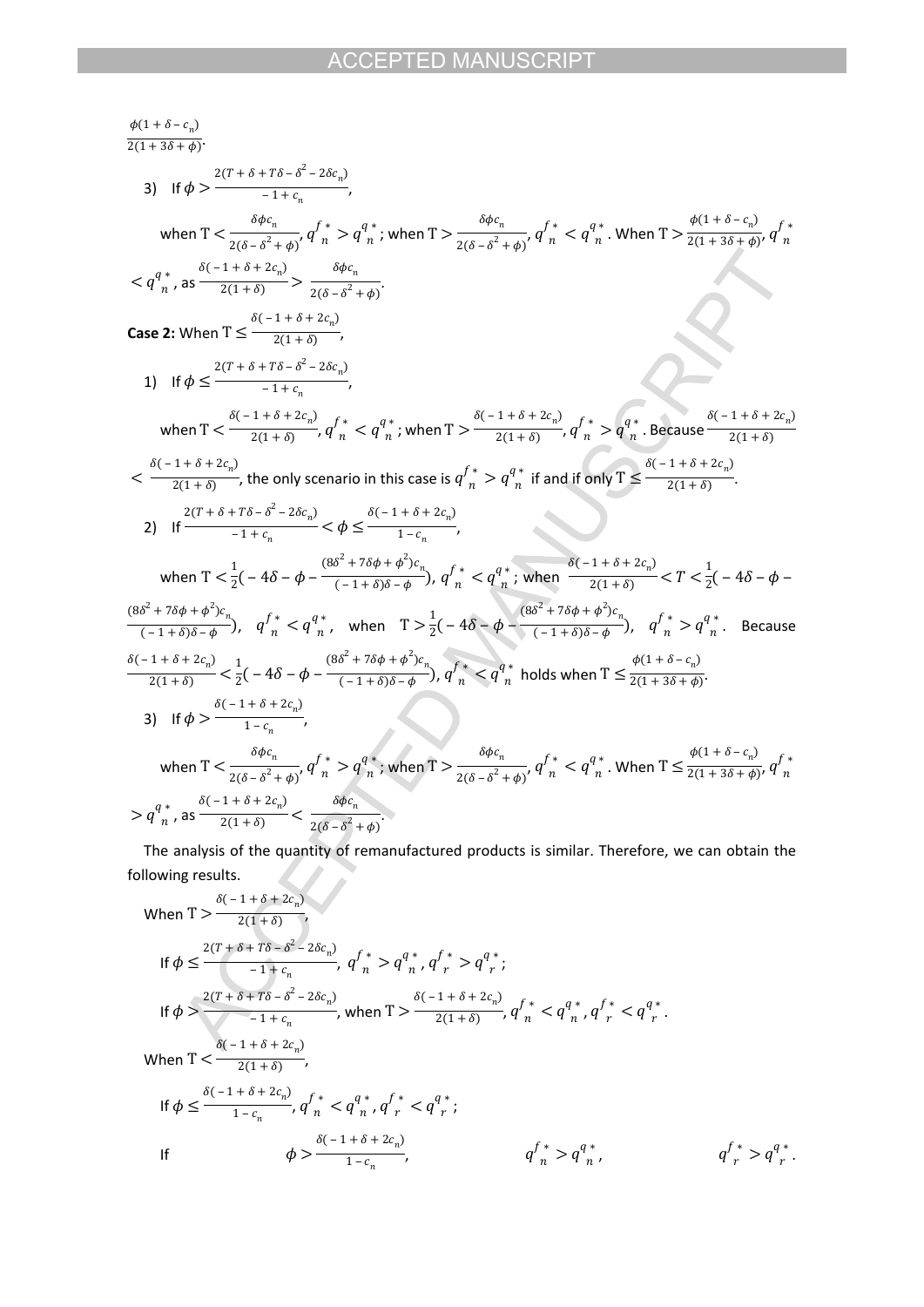#### $\Box$

 Proposition 3 indicates the quantity relationships of new and remanufactured products under two collection pricing mechanisms. When the acquisition cost of big data is relatively high ( $T >$ ), the quantities of both new and remanufactured products in the fixed collection pricing  $\delta(-1+\delta+2c_n)$  $2(1 + \delta)$ mechanism are higher than those in the discriminatory collection pricing mechanism in the case of low-perceived-value of used products from the perspective of consumers. In this case, fixed collection pricing strategy is advantageous in selling quantities. On the other hand, high-perceived-value, the quantities of both new and remanufactured products in the fixed collection pricing mechanism are higher than those in the discriminatory collection pricing mechanism. When the acquisition cost of big data is relatively low (T  $\leq$   $\frac{1}{2(1+\delta)}$ ), in other words, it is relatively easy to get quality big of used  $\delta(-1+\delta+2c_n)$  $2(1 + \delta)$ products from big data system, lower perceived value always leads to higher quantities of products in the discriminatory collection pricing mechanism, and higher perceived value always leads to lower quantities of products in the discriminatory collection pricing mechanism.

In the following, we compare the prices of new products under two collection pricing mechanisms.

**Proposition 4:** When  $T > \frac{\delta(-1+\delta+2c_n)}{2(1+\delta)}$ , If  $\phi \le \frac{\delta(-1+\delta+2c_n)}{1-c_n}$ ,  $p^{f*} > p^{q*}_{n}$ ; If  $\phi > \frac{\delta(-1+\delta+2c_n)}{1-c_n}$ ,  $\frac{1}{2(1+\delta)}$ , If  $\phi \leq \delta(-1+\delta+2c_n)$  $\frac{1 - c_n}{1 - c_n}$ ,  $p \frac{f^*}{n} > p \frac{q^*}{n}$ ; If  $\phi > \delta(-1+\delta+2c_n)$  $1 - c_n$  $p_{n}^{f*}=p_{n}^{q*}$ . When  $T<\frac{p_{0}-p_{1}^{f*}-p_{2}^{f*}}{2(1+\delta)}$ , If  $\phi\leq\frac{p_{0}-p_{2}^{f*}-p_{1}^{f*}-p_{1}^{f*}}{1-\epsilon_{n}}, p_{n}^{f*}; If$  $\delta(-1+\delta+2c_n)$  $\frac{\pi}{2(1+\delta)}$ , If  $\phi \leq 2(\delta^2 + 2\delta c_n - T - \delta - T\delta)$  $\frac{1}{1 - c_n}$ ,  $p_n^{f*} < p_n^{q*}$ ; If  $\phi >$ ,  $p'_{n}^* = p_{n}^*$ .  $2(\delta^2 + 2\delta c_n - T - \delta - T\delta)$  $\frac{1}{1 - c_n}$ ,  $p_{n}^{f*} = p_{n}^{q*}$ .  $\mathfrak n$  .

Focusing on the price of new products, Proposition 4 compares the price of new products under the two collection pricing mechanisms. When the operational cost of the big data system is relatively high, consumers' low perceived value of used products makes the price of new products in the fixed collection pricing mechanism higher than that in the case of discriminatory pricing. In this scenario, if the manufacturer wants to sell more new products, it should choose the fixed collection pricing mechanism and give up the establishment of big data system. However, when it costs relatively little to get quality data of used products ( $T < \frac{1}{2(1+\delta)}$ ), the new product price in the discriminatory  $\delta(-1+\delta+2c_n)$  $2(1 + \delta)$ collection pricing mechanism is higher if consumers' perceived value of used products is low ( $\phi \leq$ ). In this scenario, if the manufacturer wants to sell more new products, it  $2(\delta^2 + 2\delta c_n - T - \delta - T\delta)$  $1 - c_n$ should choose the discriminatory collection pricing mechanism and give up the establishment of big data system. If the perceived value of used products is high enough, the prices of new prices are equal in the two mechanisms, in other words, it has no effect on the price of new products.

**Proposition 5:** When 
$$
T > \frac{\delta(-1+\delta+2c_n)}{2(1+\delta)}
$$
, If  $\phi \le \frac{2(\delta^2 + 2\delta c_n - T - \delta - T\delta)}{1 - c_n}$ ,  $p_r^f * < p_{r}^{q*}$ ; If  $\phi > \frac{2(\delta^2 + 2\delta c_n - T - \delta - T\delta)}{1 - c_n}$ ,  $p_r^f * > p_{r}^{q*}$ . When  $T < \frac{\delta(-1+\delta+2c_n)}{2(1+\delta)}$ , If  $\phi \le \frac{\delta(-1+\delta+2c_n)}{1 - c_n}$ ,  $p_r^f * > p_{r}^{q*}$ ; If  $\phi > \frac{\delta(-1+\delta+2c_n)}{1 - c_n}$ ,  $p_{r}^f * < p_{r}^{q*}$ .

Proposition 5 indicates the relationships between different remanufactured products prices under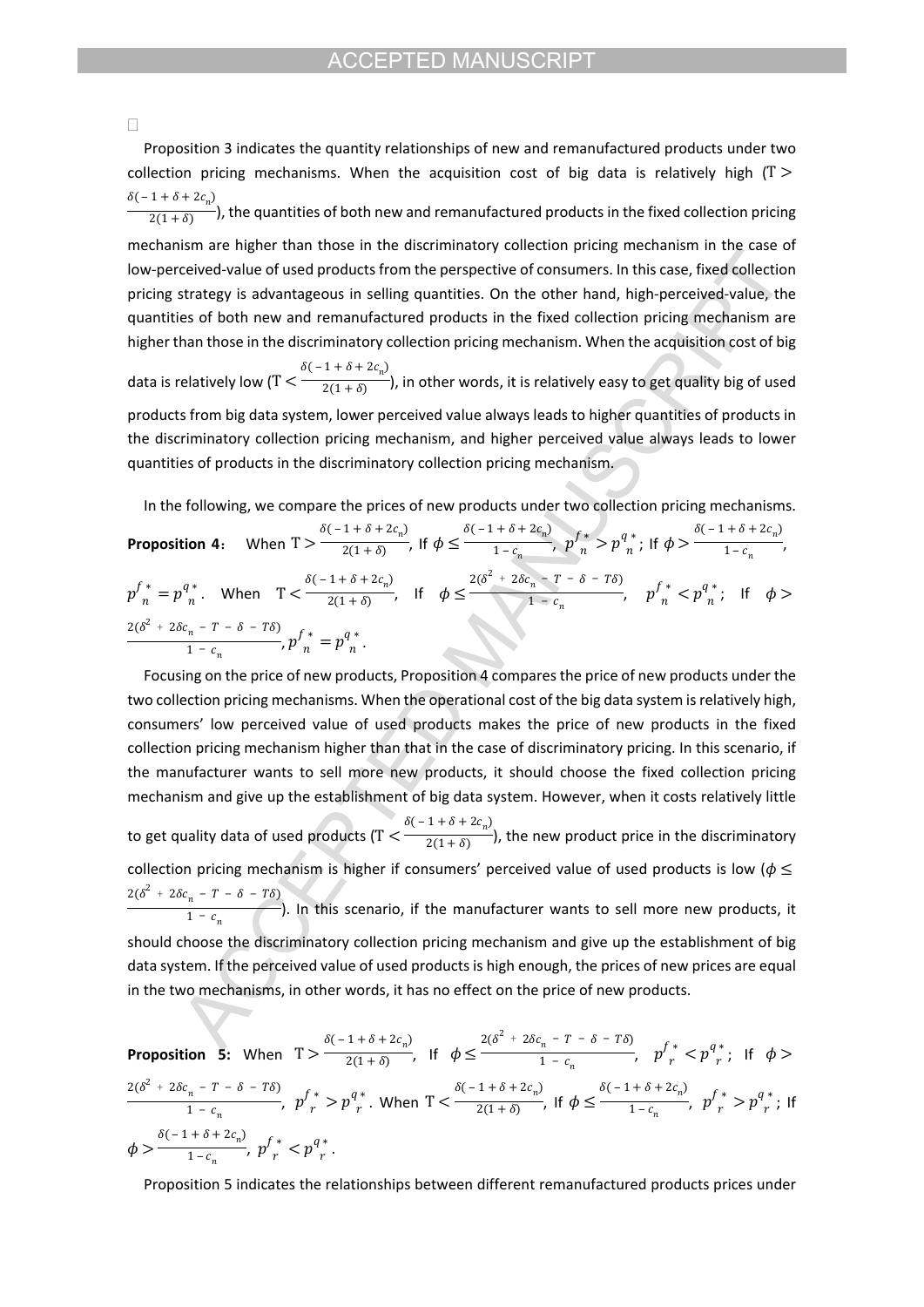two collection pricing mechanisms. Specifically, the price relationships are dependent on the acquisition cost of big data  $T$  and the consumers' perceived value of used products  $\phi$ . When both the acquisition cost of big data *T* and the consumers' perceived value of used products  $\phi$  are relatively high or extremely low, the price of remanufactured products in the fixed collection pricing mechanism is higher than that in the discriminatory collection pricing mechanism. However, if the acquisition cost of big data is relatively high but consumers' perceived value of used products is low, or the acquisition cost of big data is relatively low but consumers' perceived value of used products is high, the price of remanufactured products in the fixed collection pricing mechanism is lower than that in the discriminatory collection pricing mechanism.

### **Proposition 6:**

When  $\phi \leq \min \{\frac{m}{1-c}, \frac{m}{1+c}, \frac{m}{1+c}\}$ , the manufacturer should choose the strategy  $\delta(-1+\delta+2c_n)$  2  $\frac{n}{1-c_n}$  $2(T + \delta + T\delta - \delta^2 - 2\delta c_n)$  $\frac{1}{-1+c_n}$ , of discriminatory collection price if  $c_n < 1 + \delta - T\sqrt{\frac{2+6\delta+2\phi}{\phi}};$  and it should choose the strategy of  $\phi$ fixed collection pricing if  $c_n \geq 1 + \delta - T \sqrt{\frac{2 + 6\delta + 2\phi}{\phi}}$ . When  $\frac{\partial}{\partial \phi}$  When  $\phi > \max \{ \delta(-1+\delta+2c_n)$  $\frac{n}{1-c_n}$ , , the manufacturer should choose the strategy of fixed collection pricing if  $2(\delta^2 + 2\delta c_n - T - \delta - T\delta)$  $\frac{1}{1 - c_n}$  }, the manufacturer should choose the strategy of fixed collection pricing if  $c_n$  $\lt \frac{1}{\delta \phi}$  ,  $\frac{1}{\delta \phi}$  and it should choose the strategy of discriminatory  $2T(\delta - \delta^2 + \phi) + T\sqrt{2(2(1 - \delta)^2 \delta^2 + 3(1 - \delta)\delta\phi + \phi^2)}$  $\delta \phi$ collection price if  $c_n > \frac{c_n}{\delta \phi}$ .  $2T(\delta - \delta^2 + \phi) + T\sqrt{2(2(1 - \delta)^2 \delta^2 + 3(1 - \delta)\delta\phi + \phi^2)}$  $\delta \phi$ 

To maximize the profit, the manufacturer will choose the strategy which can get more profit when making the collection pricing mechanism decisions. According to Proposition 6, the pricing mechanism preferences of the manufacturer depends on both the value of the production cost of new products and consumers' perceived value of used products. When the perceived value  $\phi$  is relatively high, if the production cost of new products is relatively low, in other words, the production cost difference between new and remanufactured products is unconspicuous, the discriminatory collection pricing mechanism is more profitable from the perspective of the manufacturer. On the other hand, when the production cost of new products is relatively high, the manufacturer will prefer to choose fixed pricing mechanism because it aims to get more profit from the remanufacturing. On the other hand, the managerial insight in the high-perceived-value case is opposite. Therefore, from the perspective of the manufacturer, when the product cost of new products is relatively, the collection pricing mechanism choice depends on the characteristics of consumers. When the perceived value of consumers in some certain area is high, the manufacturer should choose fixed collection pricing mechanism; when the perceive value is low, the discriminatory collection pricing mechanism is a better strategy. That is an important conclusion for manufacturers to choose the collect pricing strategy. Two kinds of products are appropriate to set collection price based on quality: high-cost and high-evaluation, low-cost and low-evaluation,

And then, besides the economic benefit, we will analyze the influence of big data system on the environment. From the perspective of the environment, the environment negative impacts of new and remanufactured products are different, and new products' environment impact is higher. Because producing new products costs more materials and release more hazardous substances to the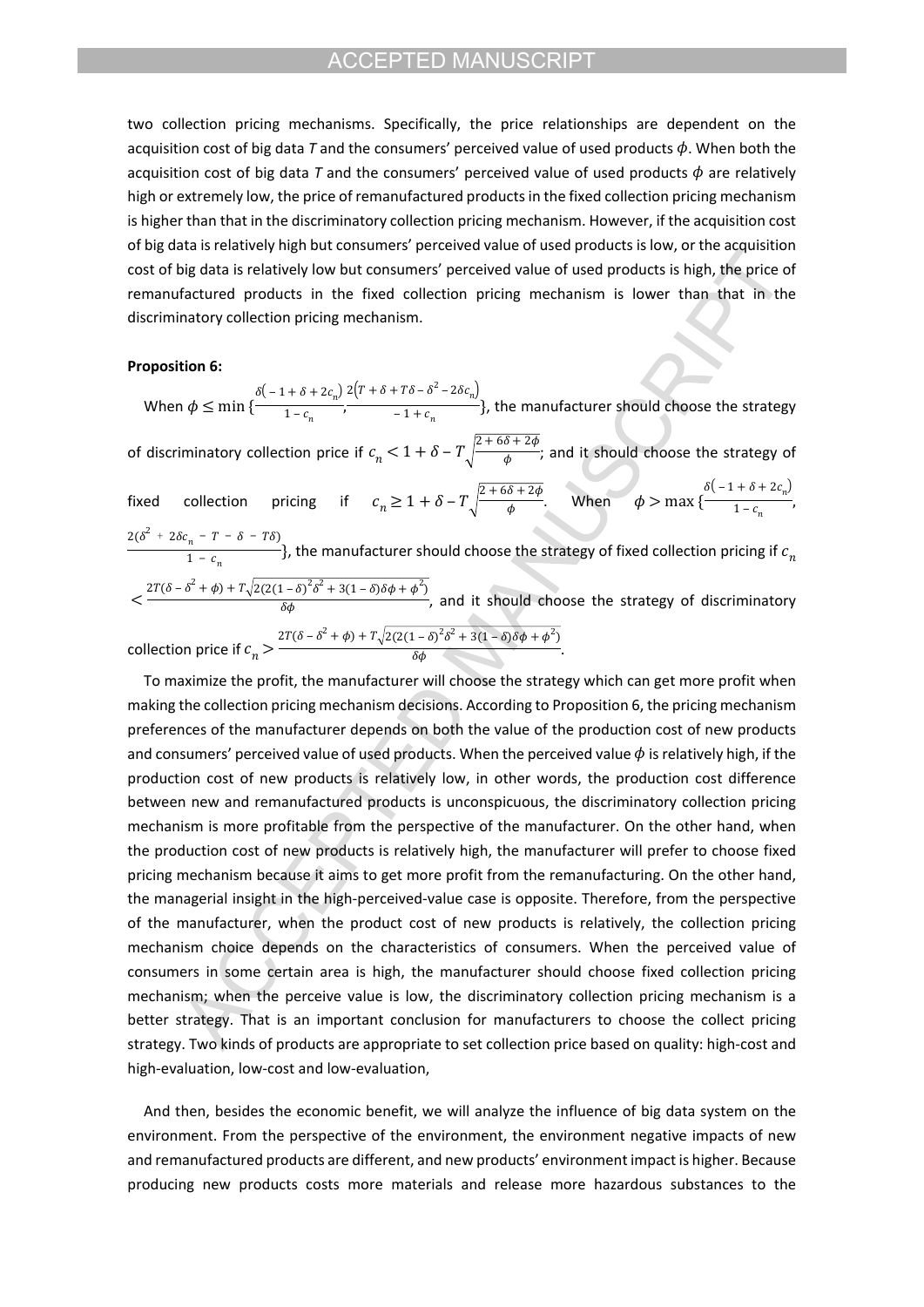environment, remanufactured products are much more environment-friendly compared to new products. To measure the environmental performance of producing and using products, the environmental impact of new products is expressed as  $E_n = mq_n$ , and the environmental impact of new products is negligible. To simplify the analysis, we assume that  $m = 1$ . Proposition 7 can be obtained as follows.

### **Proposition 7:**

When  $T > \frac{1}{2(1+\delta)}$ , If  $\phi \leq \frac{1}{1+\delta}$ , the environment impact  $E' > E^4$ ; If  $\delta(-1+\delta+2c_n)$  $\frac{1}{2(1+\delta)}$ , If  $\phi \leq 2(T + \delta + T\delta - \delta^2 - 2\delta c_n)$  $\frac{110-6-20c_n}{1+c_n}$ , the environment impact  $E^f > E^q$ ; If  $\phi >$ ,  $E' < E^q$ . When  $T < \frac{1}{2(1+\delta)}$ , if  $\phi \leq \frac{1}{1-\epsilon}$ ,  $E' < E^q$ ; if  $2(T + \delta + T\delta - \delta^2 - 2\delta c_n)$  $-\frac{1+\tau\delta-\delta^2-2\delta c_n}{1+c_n}$ ,  $E^f < E^q$ . When  $T < \frac{\delta(-1+\delta+2c_n)}{2(1+\delta)},$  $\frac{1}{2(1+\delta)}$ , If  $\phi \leq \delta(-1+\delta+2c_n)$  $\frac{1 - c_n}{1 - c_n}$ ,  $E^f < E^q$ ; If  $\phi >$ ,  $E' > E^4$ .  $\delta(-1+\delta+2c_n)$  $\frac{1 - c_n}{1 - c_n}, E^f > E^q.$ 

Based on Proposition 7, we can obtain the following managerial insights. When the acquisition cost of big data is relatively high  $(T > \frac{1}{2(1 + \delta)})$ , the environmental impact of the fixed collection  $\delta(-1+\delta+2c_n)$  $2(1 + \delta)$ pricing mechanism is higher than the discriminatory collection pricing mechanism in the case of lowperceived-value of used products from the perspective of consumers. On the other hand, highperceived-value, the environmental impact of the fixed collection pricing mechanism are higher than that in the discriminatory collection pricing mechanism. When the acquisition cost of big data is relatively low (T  $\leq$   $\frac{1}{2(1+\delta)}$ ), lower perceived value always leads to larger environmental impact  $\delta(-1+\delta+2c_n)$  $2(1 + \delta)$ in the discriminatory collection pricing mechanism, and higher perceived value always leads to lower environmental impact in the discriminatory collection pricing mechanism. From the above results, the fixed collection pricing mechanism is more environment-friendly when both T and  $\phi$  are high or low. In these scenarios, the manufacturer may choose the fixed collection pricing mechanism to maximize the environment performance to improve the brand image. Otherwise, in other scenarios, the discriminatory collection pricing mechanism is a more environment-friendly strategy. This is a counterintuitive conclusion that quality-based pricing within big data system is not always good for the environment.

### **7. Conclusions**

Our research investigates the optimal manufacturing and remanufacturing decisions of a manufacturer, which provide new and remanufactured products to the same market. This paper studies a firm which produces new products and remanufactures the returned products, and sells two kinds of products to the same market. We focus on quantity decisions on manufacturers' manufacturing/remanufacturing operations. Focusing on the availability of big data of used products, two optimization models, fixed collection pricing mechanism and discriminatory collection pricing mechanism, are analyzed to explore the impact of quality big data of used products on firms' manufacturing–remanufacturing operations. Our theoretical research provides some managerial insights on three questions about manufacturers' manufacturing/remanufacturing operations as follows.

1) *With/without big data of used product quality, how should the manufacturer control the quantity*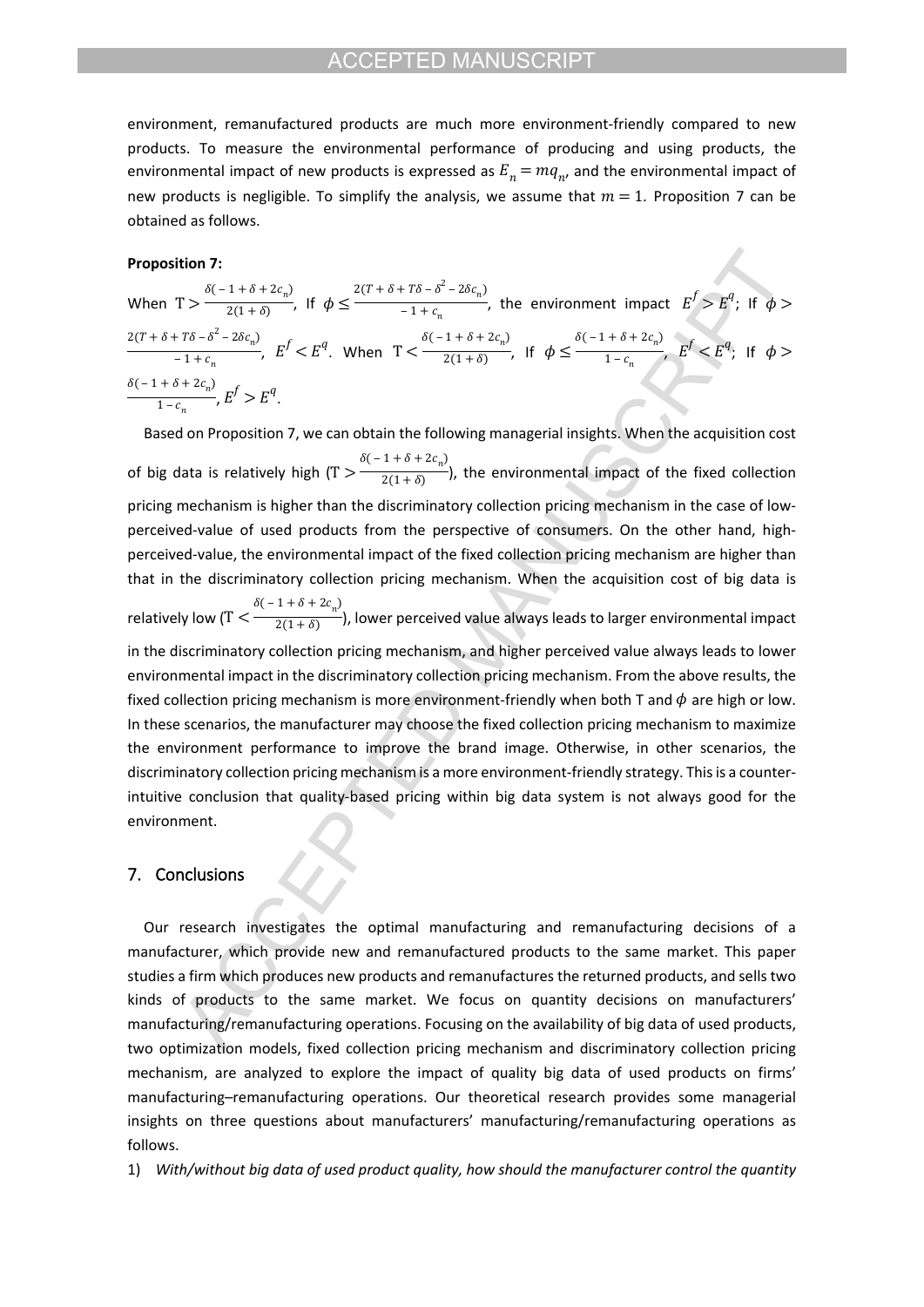*of new and remanufactured products to maximize its profit respectively?* In both fixed and discriminatory collection pricing mechanisms, the manufacturer takes full/partial remanufacturing strategy under different conditions. Without big data of used product quality, i.e., in the fixed collection pricing mechanism, when the perceived value of used products of consumers is relatively low, the manufacturer takes the full remanufacturing strategy. When the perceived value of used products of consumers is relatively high, the manufacturer takes the partial remanufacturing strategy. With big data of used product quality, i.e., in the discriminatory collection pricing mechanism, when the acquisition cost of quality data is relatively low, the manufacturer takes the full remanufacturing strategy. On the other hand, when the acquisition cost of quality data is relatively high, the manufacturer takes the partial remanufacturing strategy.

- 2) *From the perspective of manufacturers which carry out remanufacturing, is it necessary to choose quality-based pricing strategy to collect used product based on a big data system?* And the manufacturer prefers different strategies on big data system according to various level of consumers' perceived value of used products and the acquisition cost of big data. If the production cost of new products is relatively low, the fixed collection pricing mechanism is more profitable from the perspective of the manufacturer. On the other hand, when the production cost of new products is relatively high, the manufacturer will prefer to establish a big data system to choose discriminatory pricing mechanism because it aims to get more profit from the remanufacturing.
- 3) *From the perspective of the environment, is the application of big data system of used product quality beneficial to the environment?* Besides the economic performance of the pricing mechanisms, this paper explores the environmental impact of them, too. Specifically, the relative superiority of environmental impact of two collection pricing mechanisms depends on different consumers' perceived value of used products and the acquisition cost of big data. When the acquisition cost of big data is relatively high, the environmental impact of the fixed collection pricing mechanism is higher than the discriminatory collection pricing mechanism in the case of low-perceived-value of used products from the perspective of consumers. On the other hand, high-perceived-value, the environmental impact of the fixed collection pricing mechanism is higher than that in the discriminatory collection pricing mechanism. When the acquisition cost of big data is relatively low, lower perceived value always leads to larger environmental impact in the discriminatory collection pricing mechanism, and higher perceived value always leads to lower environmental impact in the discriminatory collection pricing mechanism.

This study can be extended in the following aspects in the future research. Firstly, in this research, we assume that the remanufacturing cost of used products whose quality is above a certain standard is the same. In the future study, we can consider the different remanufacturing cost among used products in various quality. Secondly, we assume that consumers in the market are homogeneous in their perceived value difference between new and remanufactured products. However, in today's market, consumers usually have different awareness, acceptance and willingness levels towards remanufactured products. In the future study, the perceived value difference of consumers can be considered to make the research model more realistic. Thirdly, we can expand this research problem into multi-period model and explore the decisions in different phases of production and remanufacturing. Fourthly, we can study the case in which the manufacturer collects not only its own products, but also products in other brands for remanufacturing. Last but not least, the research model can be studied in the context of supply chain. The manufacturer can sell the new and remanufactured products through a supply chain, or even dual-channel supply chain. The research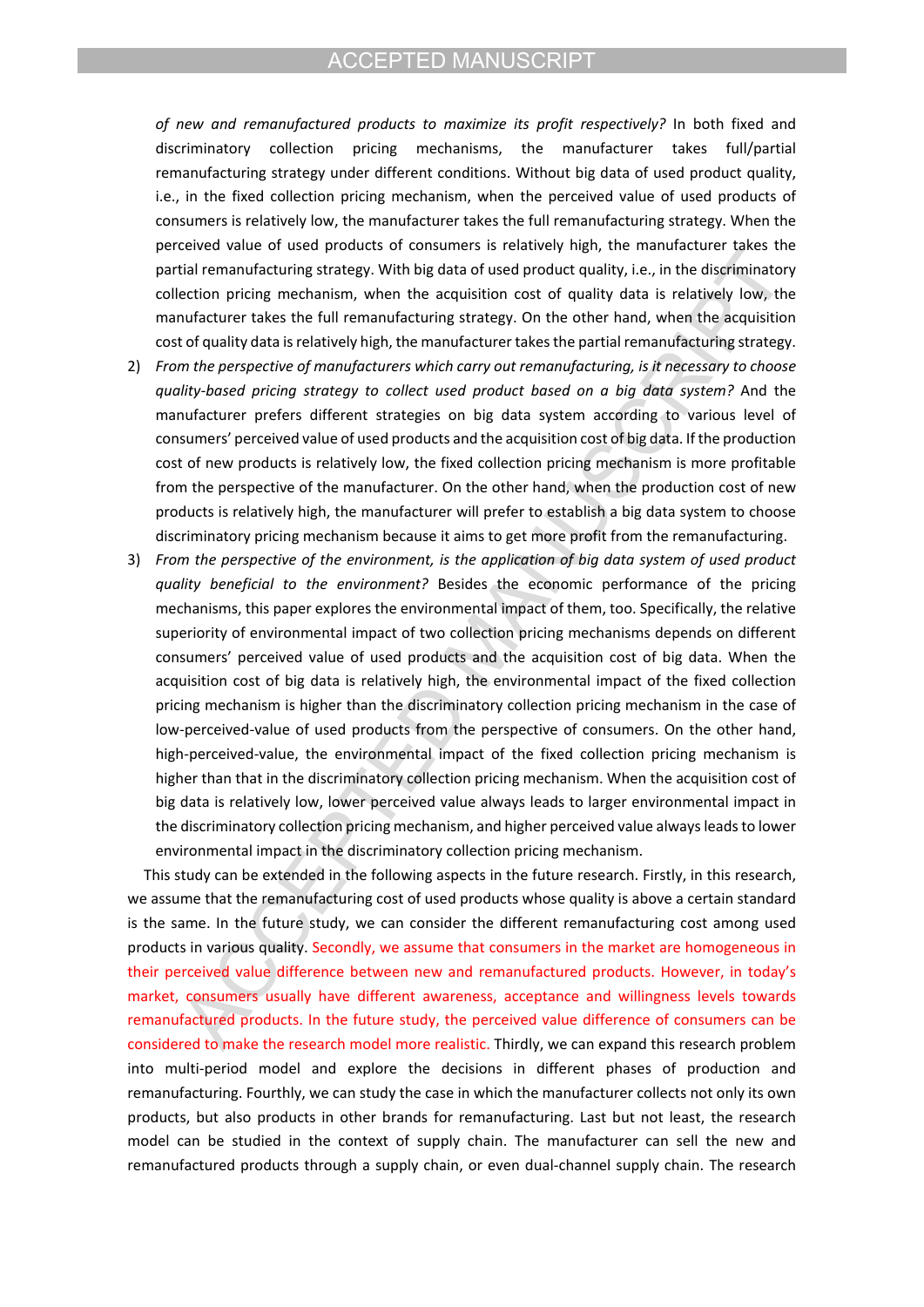problem can be analysed in a more comprehensive way. Additionally, some more characteristics of consumers can be further considered based on our model. This research problem will then be more consistent with reality.

# **Acknowledgements**

We gratefully acknowledge the support of grants from The Major Program of the National Social Science Fund of China (Grant No. 13&ZD147).

### **References**

[1] Aras N, Verter V, Boyaci T. Coordination and priority decisions in hybrid manufacturing/remanufacturing systems[J]. Production and Operations Management, 2006, 15(4): 528-543.

[2] Atasu A, Sarvary M, Wassenhove L N V. Remanufacturing as a Marketing Strategy[J]. Management Science, 2008, 54(10):1731-1746.

[3] Arya A, Mittendorf B, Yoon D H. Friction in related-party trade when a rival is also a customer[J]. Management Science, 2008, 54(11): 1850-1860.

[4] Bakal I S, Akcali E. Effects of Random Yield in Remanufacturing with Price - Sensitive Supply and Demand[J]. Production & Operations Management, 2006, 15(3):407-420.

[5] Clottey T, Jr W C B, Srivastava R. Forecasting Product Returns for Remanufacturing Operations[J]. Decision Sciences, 2012, 43(4):589–614.

[6] Esenduran G, Kemahlıoğlu‐Ziya E, Swaminathan J M. Take‐back legislation: Consequences for remanufacturing and environment[J]. Decision Sciences, 2016, 47(2): 219-256.

[7] Ferguson M, Guide VD, Koca E, Souza GC. The value of quality grading in remanufacturing. Production and Operations Management. 2009, 18(3):300-314.

[8] Ferrer G, Heath S K, Dew N. An RFID application in large job shop remanufacturing operations[J]. International Journal of Production Economics, 2011, 133(2):612-621.

[9] Ferrer G, Swaminathan J M. Managing New and Remanufactured Products[J]. Management Science, 2006, 52(1):15-26.

[10] Galbreth M R, Blackburn J D. Offshore remanufacturing with variable used product condition[J]. Decision Sciences, 2010, 41(1): 5-20.

[11] Geyer R, Van Wassenhove L N, Atasu A. The economics of remanufacturing under limited component durability and finite product life cycles[J]. Management Science, 2007, 53(1): 88-100.

[12] Guide V D R, Teunter R H, Van Wassenhove L N. Matching Demand and Supply to Maximize Profits from Remanufacturing[J]. Manufacturing & Service Operations Management, 2003, 5(4):303-316.

[13] Guide V D R, Wassenhove L N. MANAGING PRODUCT RETURNS FOR REMANUFACTURING[J]. Production & Operations Management, 2010, 10(2):142-155.

[14] Hahler S, Fleischmann M. The value of acquisition price differentiation in reverse logistics[J]. Journal of Business Economics, 2013, 83(1): 1-28.

[15] Hahler S, Fleischmann M. Strategic grading in the product acquisition process of a reverse supply chain[J]. Production and Operations Management, 2017.

[16] Karakayali I, Emir-Farinas H, Akcali E. An analysis of decentralized collection and processing of